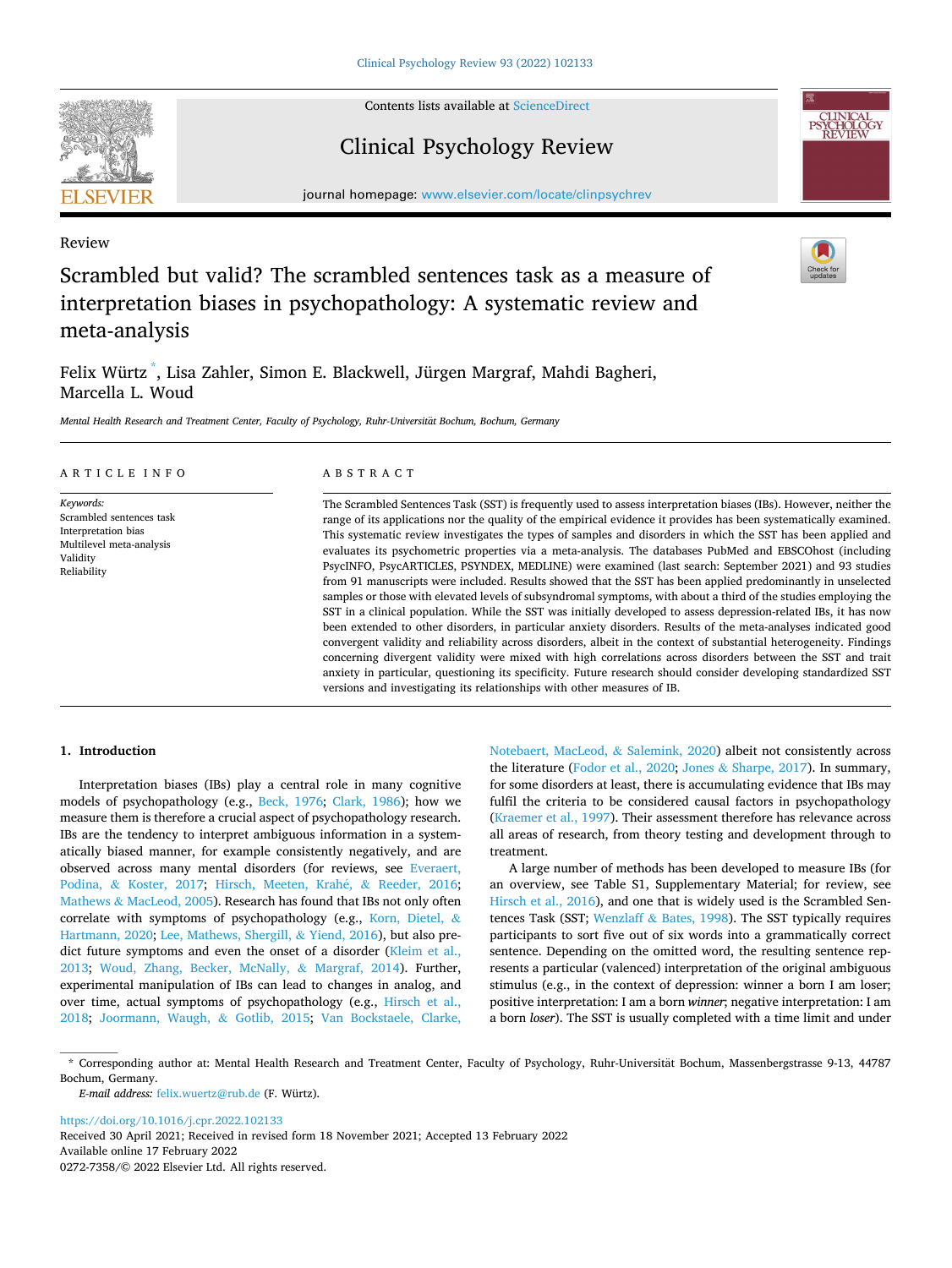cognitive load, e.g., retaining a 6-digit number in mind, which is intended to interfere with controlled stimulus processing and thus reduce deliberate response biases [\(Bowler et al., 2012;](#page-17-0) [Rude, Valdez,](#page-18-0)  Odom, & [Ebrahimi, 2003\)](#page-18-0). The SST was first developed and applied in the context of depression (Wenzlaff & [Bates, 1998\)](#page-18-0), and meta-analyses indicate strong associations between scores on the SST, for example the percentage of sentences completed negatively, and symptoms or diagnosis of depression ([Everaert et al., 2017](#page-17-0); [Phillips, Hine,](#page-18-0) & Thor[steinsson, 2010\)](#page-18-0). Beyond depression, the SST has been increasingly applied in other disorder contexts such as Generalized Anxiety Disorder (GAD; Krahé, Whyte, Bridge, Loizou, & Hirsch, 2019), psychosis ([Savulich, Freeman, Shergill,](#page-18-0) & Yiend, 2015), and anxiety sensitivity ([Zahler et al., 2020](#page-18-0)). In summary, the SST is a commonly applied measure of IBs that is designed to overcome some limitations of selfreport measures such as response or demand effects.

While research using the SST suggests its utility and promise as a measure of IB across many different disorders, the SST has not yet been systematically examined. We therefore aimed to provide a systematic overview of the different ways in which the SST had been applied, including types of samples, disorder domains, and other characteristics (e.g., language). We also aimed to examine and evaluate the SST's psychometric properties such as its validity and reliability. To this end we conducted a systematic literature review of studies using the SST together with disorder-specific and unspecific symptom measures, across various areas of psychopathology. Further we conducted two meta-analyses, one for indices of convergent validity and one for those of internal consistency.

#### **2. Methods**

This review was conducted in accordance with the PRISMA guidelines [\(Liberati et al., 2009](#page-18-0)). A study protocol was uploaded prior to the literature search (retrievable from the Open Science Framework: osf.io/ 4fkjs). After the full-text screening, however, an amendment was made to the protocol, to also include doctoral dissertations if they met the eligibility criteria. The decision to synthesize the information extracted via a meta-analytic approach was made based on reviewer feedback during peer-review and was not part of the original protocol. All procedures deviating from the protocol are labeled as such. The OSF also includes all other relevant materials, e.g., the extracted information, the analysis scripts (excluding scripts involving unpublished data from other authors), and the data extraction template.

# *2.1. Eligibility criteria*

Studies were considered eligible when they were written in English or German, and when the SST was used to measure IBs in combination with disorder-relevant symptom measures. There were no eligibility criteria regarding the studies' publication year. Further, studies were included independently of their current publication status (e.g., we also included data of papers in preparation) to reduce the impact of a potential publication bias.

# *2.2. Information sources and search strategy*

The databases PubMed and EBSCOhost (including PsycINFO, PsycARTICLES, PSYNDEX, and MEDLINE) were used for the literature search, using the following search strings– *PubMed:* ((((Scrambled Sentence Task) OR Scrambled Sentences Task) OR Scrambled Sentence Test) OR Scrambled Sentences Test) OR SST; *EBSCOhost:* TX SST OR TX scrambled sentences task OR TX scrambled sentences test OR TX scrambled sentence test OR TX scrambled sentence task. Additionally, potential studies were identified through reference lists of other (eligible) publications. To include further (e.g., unpublished) studies, an e-mail using the mailing lists of the German Psychological Society (DGPs) was sent in July 2019. Further, we contacted colleagues who we

knew were working with the SST. The first search was run in July 2019. During the review's further preparation and revision, the searches were then updated four times using the same search string and starting from the timepoint of the prior search, with the last and fifth search being run on September 10th 2021.

# *2.3. Study selection*

The selection process was as follows: Two authors independently scanned the titles and abstracts of the identified studies during the initial searches. All titles were scanned separately for EBSCOhost and PubMed after which duplicates were removed by the Mendeley duplicate detection. Remaining duplicates were removed manually. Second, the studies' eligibility was discussed and if no consensus was achieved, the third author (SEB) was consulted. Next, this procedure was repeated for the full texts. After inclusion of the full texts, two authors extracted the relevant data for each study (e.g., correlation coefficients, sample sizes, etc.) independently. Deviations between the extracted data were resolved through discussion.

For the PRISMA Flow Diagram of the selection process, see [Fig. 1](#page-2-0). Studies were counted as individual studies when they reported data of a unique sample. Thus, multiple papers reporting data of one sample were counted as one study and multiple samples reported within one paper were counted as multiple studies.

# *2.4. Extracted data and analytical approach meta-analysis*

In line with our first aim, i.e., providing a systematic overview of how the SST has been applied so far, we extracted information related to the overall study design and the general application of the SST (e.g., language or application format). In line with our second aim, i.e., examining the SST's psychometrics via a meta-analysis, we extracted the relevant psychometric indices per study. That is, for convergent validity, we extracted correlations between SST scores and the symptom measures of the corresponding target disorder. For divergent validity, we extracted correlations between the SST and disorder-unspecific symptom measures and transdiagnostic symptoms (e.g., trait-anxiety). Importantly, these correlations were only included if (a) the SST and the other measure were assessed at the same time point (e.g., during the same laboratory or online session), (b) no manipulation (e.g., a mood induction, treatment, CBM etc.) was delivered before or between the assessment of both measures, and (c) no instruction was given as to which type of sentences participants should form (e.g., the instruction to only form positive sentences). Further, we included only zero order  $correlations.$ <sup>1</sup> The procedure for the extraction of the reliability indices was as follows: If a study reported reliability for multiple time points or different sets of sentences these studies were counted multiple times. When reliability indices were not reported, we contacted authors to request these indices or corresponding raw data and, when available, calculated the split-half reliability (following recommendations of [Par](#page-18-0)[sons, Kruijt,](#page-18-0) & Fox, 2019) using the R package 'psych' [\(Revelle, 2019](#page-18-0)), using the brute force method and coding grammatical errors or unfinished sentences as missing values. Next, we conducted two metaanalyses, one for the convergent validity indices and one for the reliability (internal consistency) indices. To account for multiple validity/ reliability indices reported within individual studies, we conducted a multilevel-meta analysis using Maximum Likelihood estimation including random effects for within- (level 2) and between-study variability (level 3), using the *rma.mv* function of the R-package 'metafor' ([Viechtbauer, 2010\)](#page-18-0) and following the procedure specified by [Assink](#page-17-0)  [and Wibbelink \(2016\).](#page-17-0) For convergent validity, we used correlations between the SST and symptom measures of the respective target

<sup>1</sup> Please note that these restrictions were not part of the pre-registered protocol but were decided on after the study selection procedure.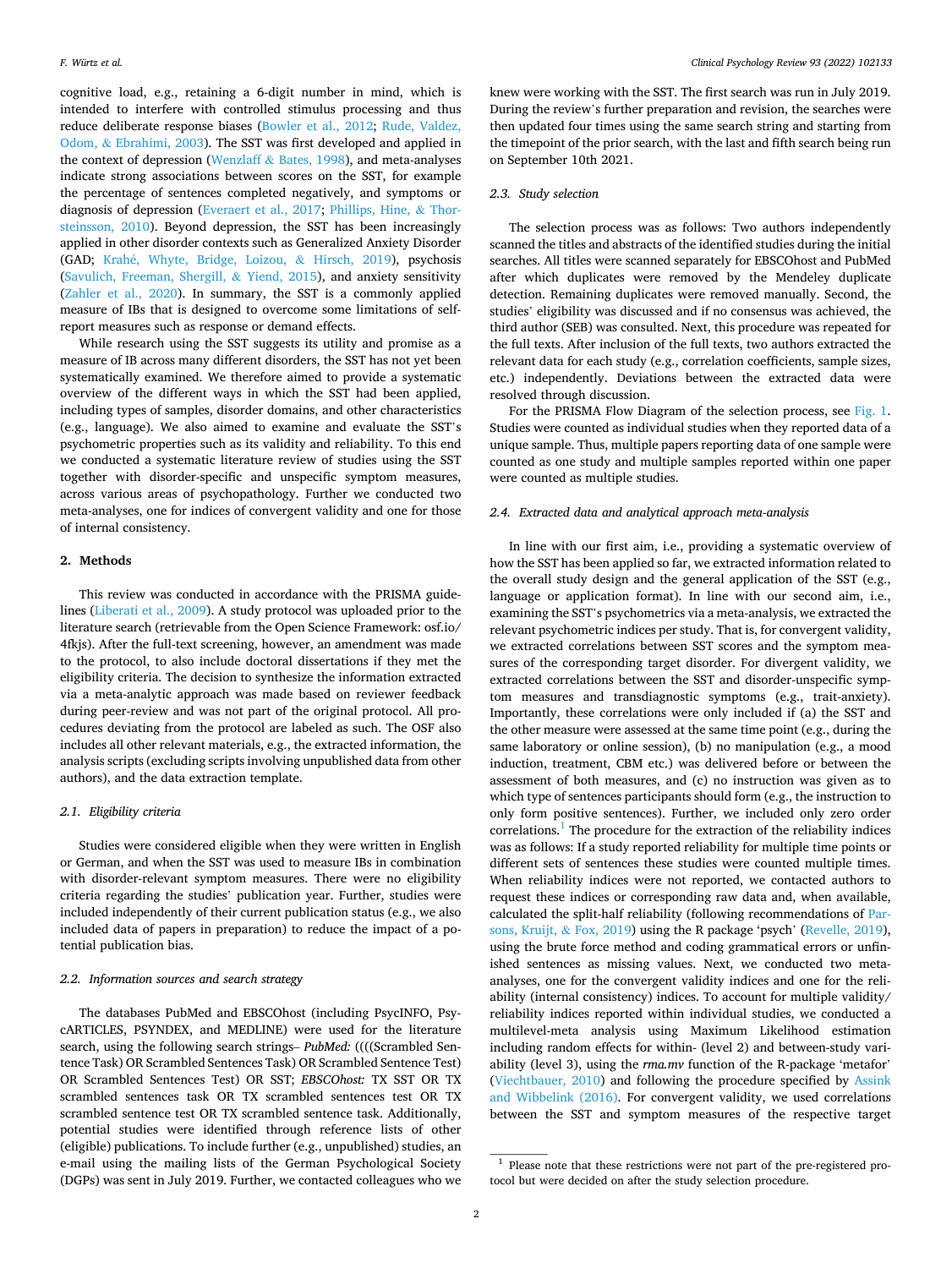<span id="page-2-0"></span>

**Fig. 1.** PRISMA flow diagram.

disorder, and for internal consistency, we used Cronbach's alpha and split-half reliabilities. We did not conduct a meta-analysis on divergent validity since the included studies used rather heterogeneous sets of questionnaires to assess symptoms not directly related to the target disorder. As a consequence of this, the results of a meta-analysis would be very difficult to interpret.

All data was extracted separately for different disorder domains. When IBs of different domains were targeted via the SST in a single study (i.e., trials targeting worry or depression, or paranoia and general emotional content in the same study) and separate correlations/reliability indices were reported, this study was included in each suitable disorder-domain. Therefore, when grouping the studies by disorder, the sum of studies and participants exceeds the corresponding total number.

# *2.5. Risk of bias assessment*

The risk of bias (ROB) of individual studies was assessed using a modified version of the study quality assessment checklist for crosssectional studies of the National Institute of Health ([National Heart](#page-18-0)  [Lung and Blood Institute, 2021\)](#page-18-0). Adaptations were made as such that items were removed that did not fit this review's focus, and additional items concerning the reporting of technical aspects of the SST were added. The ROB was assessed independently by two authors and deviations were resolved through discussion (the modified checklist is available on the OSF (osf.io/4fkjs). $^{2}$  For further details on the ROB assessment see Supplementary Material.

# **3. Results**

# *3.1. Populations and samples*

We included 93 individual studies from 91 published papers,

 $^{\rm 2}$  The assessment of the ROB deviates from the procedure specified in the preregistration as the planned procedure was identified as suboptimal during peerreview.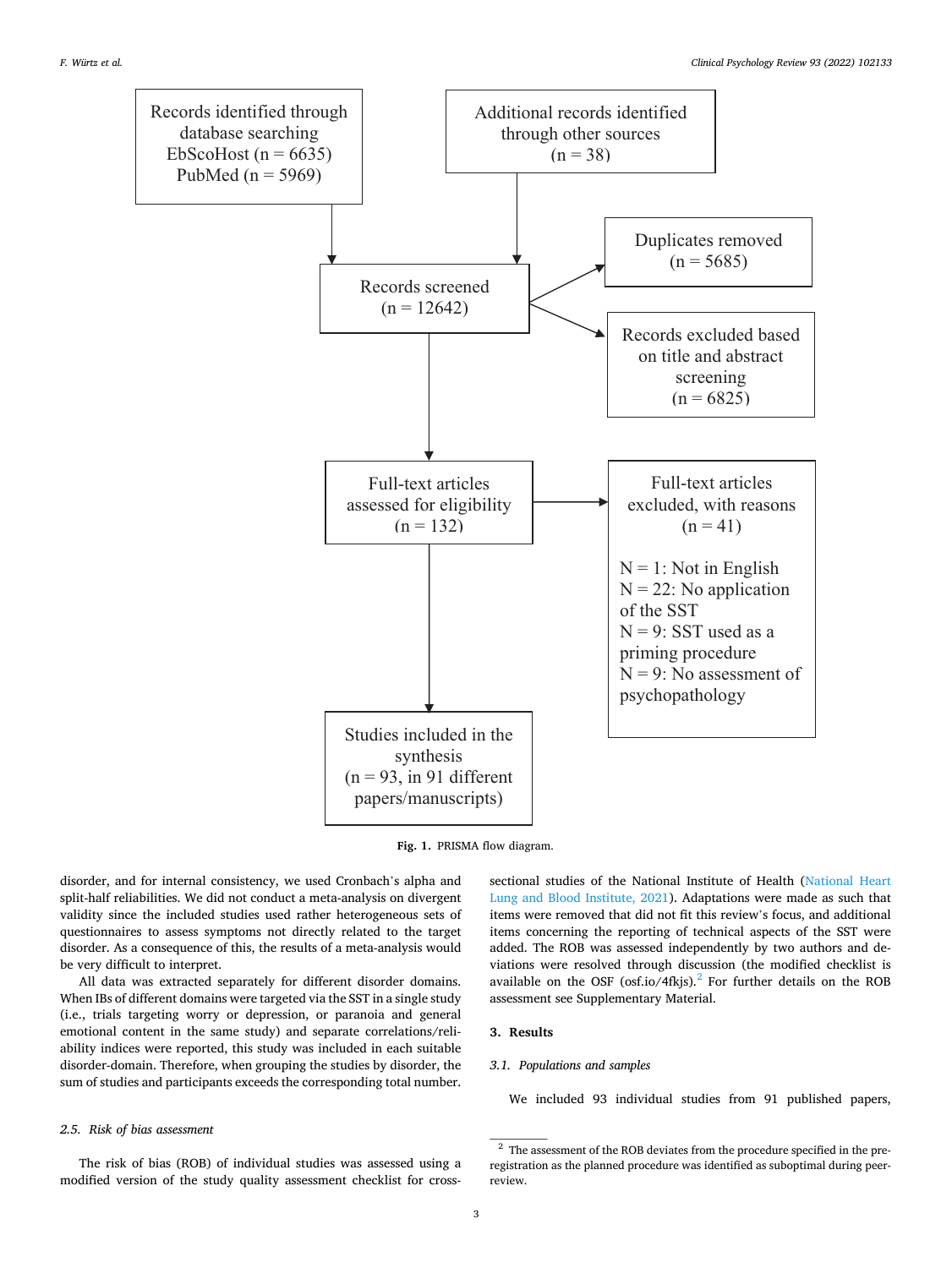unpublished manuscripts, preprints, or doctoral dissertations in our review, including a total sample of  $n = 9913$  participants. These studies were conducted between 1998 and 2021. The majority of studies investigated depression related IBs, with fewer than ten studies in both Generalized Anxiety Disorder (GAD) and Social Anxiety Disorder (SAD) and single studies in other disorder domains. The majority of studies investigated adult samples ( $k = 87$ ,  $n = 9414$ ), but there were also a few studies including children and adolescents  $(k = 4, n = 343)$  and one study  $(k = 1, n = 156)$  included children and their parents. Further, a third of the studies ( $k = 30$ ,  $n = 2159$ ) included clinical samples, i.e., participants who were either in- or out-patients at a mental health service or had been diagnosed with a psychological disorder assessed via a clinical interview, and these participants were then compared to a nondiagnosed, non-clinical control group. The samples of the remaining studies ( $k = 63$ ,  $n = 7754$ ) were not formally diagnosed (e.g., community samples or participants above a questionnaire cut-off). Finally, 56.99% of the studies ( $k = 53$ ,  $n = 5548$ ) used an English version of the SST<sup>3</sup> and 39.78% of the studies ( $k = 37$ ,  $n = 4067$ ) applied the SST in a fully computerized form (for a detailed overview, see [Table 1](#page-4-0)).

# *3.2. Validity of the SST*

# *3.2.1. Convergent validity*

We extracted 95 indices representing convergent validity from 53 studies of which one index was excluded due to missing sample size information (see [Table 1](#page-4-0) for a detailed overview). Results of our metaanalysis showed that the overall correlation for convergent validity was moderate to high, *r* [95%-CI] = 0.46 [0.41, 0.51], *p <* .001. The overall heterogeneity was high,  $Q(93) = 662.25$ ,  $p < .001$ , and the variance within studies was significant (level 2:  $\sigma^2 = 0.008$ , 22.58%),  $\chi(1) = 37.28, p < .001$ , as well as the variance between studies (level 3:  $σ<sup>2</sup> = 0.022, 64.10%)$ ,  $χ(1) = 19.39$ ,  $p < .001$ . Finally, 13.32% of the variance was accounted for by random sampling (level  $1$ ).<sup>4</sup> Given these high levels of heterogeneity, we conducted exploratory post-hoc moderation analyses to better understand whether the relationship between SST and target symptom measures was related to specific study characteristics (as recommended by Assink & [Wibbelink, 2016](#page-17-0)). We found that the application format (computerized vs. other) was a significant moderator of the overall correlation,  $F(1, 92) = 9.62$ ,  $p = .003$ , with higher coefficients in the fully computerized version with an estimated difference in *r* [95%-CI] = 0.14 [0.05, 0.24], *SE* = 0.05. However, the type of disorder (depression vs. other disorder) was not associated with differences in convergent validity,  $F(1, 92) = 0.50$ ,  $p = .482$ , and neither was the language in which the SST was applied (English vs. other),  $F(1, 92) = 3.50$ ,  $p = .065$ , nor the application of a cognitive load<sup>5</sup> (i.e., present vs. absent),  $F(1, 91) = 0.24$ ,  $p = .629$ , or the type of sample (partly diagnosed participants versus non-diagnosed participants),  $\int_{0}^{6} F(1,$ 

 $92$ ) = 0.48,  $p = .490$ . Finally, the number of trials on the SST was not associated with differences in the convergent validity,  $F(1, 92) = 2.43$ , *p*  $= .122.$ 

Comparing the intercept only model to the full model including the application format as a moderator significantly reduced the heterogeneity,  $χ(1) = 9.03, p = .003$ , although it remained high ( $Q(92) = 585.62$ )  $p < .001$ , level 3:  $\sigma^2 = 0.02$ , 59.84%). For the funnel and forest plot, see Supplementary Material, Figs. S1 and S2.

#### *3.2.2. Divergent validity*

In total, we extracted 65 correlations reflecting divergent validity from 33 individual studies (see [Table 1](#page-4-0) for a detailed overview). Across disorders, medium correlations were most frequent while small and large correlations were equally frequent. This pattern was also found when focusing on disorders other than depression, for example SAD, GAD or Psychosis, where only few indices resembling divergent validity could be extracted. Finally, for depression small and medium correlations were most frequent with large correlations being slightly rarer.

# *3.2.3. Reliability*

We extracted 53 indices of internal consistency from 31 studies (see [Table 1](#page-4-0) for a detailed overview). Results of our meta-analysis showed that the overall reliability coefficient in the intercept only model was good,  $\alpha_{\text{overall}}$  [95%-CI] = 0.79 [0.74, 0.84],  $SE = 0.03$  (see [Table 1](#page-4-0) for a detailed overview). However, the overall heterogeneity was high, *Q*(52)  $= 1405.16$ ,  $p < .001$ , and the variance within studies was significant (level 2:  $\sigma^2 = 0.003, 14.31\%$ ),  $\chi(1) = 101.90, p < .001$ , as well as the variance between studies (level 3:  $\sigma^2 = 0.019$ , 84.54%),  $\chi(1) = 28.46$ , *p <* .001. Finally, 1.15% of the variance were accounted for by random sampling (level 1). Accordingly, we also conducted post-hoc exploratory moderation analyses for the internal consistency data. We found the application format to be a significant moderator, such that using a computerized version of the SST was associated with slightly higher reliability indices compared to studies using other application formats, *F*   $(1, 51) = 5.35, p = .025$ , with an estimated difference in  $\alpha_{\text{overall}} = 0.12$ [0.02, 0.22],  $SE = 0.05$ . Further, comparing the disorders in which the SST was applied (depression vs. other), the reliability was slightly higher for depression,  $F(1, 51) = 4.45$ ,  $p = .04$ , with a difference in the overall internal consistency of  $\alpha_{\text{overall}} = 0.06$  [0.00, 0.12], *SE* = 0.03. However, language (English vs. other) was not a significant moderator, *F*(1, 51) = 0.48,  $p = .493$ , as well as the application of a cognitive load,  $F(1, 51) =$ 0.62,  $p = .433$ , the sample's diagnostic status (partly diagnosed participants versus non-diagnosed participants),  $F(1, 51) = 0.14$ ,  $p = .708$ , or the number of trials,  $F(1, 51) = 1.44$ ,  $p = .235$ . When comparing the intercept only model to the model containing the application format and the type of disorder as moderators of the overall reliability, heterogeneity was significantly reduced yet remained high,  $\chi(1) = 9.14$ ,  $p = .01$ ,  $(Q(50) = 894.16, p < .001,$  level 3:  $\sigma^2 = 0.02, 88.87\%$ ) (see supplementary material for the funnel and forest plot, Figs. S3 and S4).

Further, we extracted four reliability indices concerning test-retest reliability from three individual studies. Here, all indices fell within an acceptable range, ranging from  $r = 0.76$  to ICC = 0.93 (see [Table 1](#page-4-0)).

#### *3.2.4. Risk of bias*

We found the overall quality of the included studies to be high in relation to the data relevant for our review and there were only a few studies that presented unclear inclusion criteria, used a non-valid disorder assessment or did not report the percentage of missing data. However, across many studies researchers administering the SST may not have been blind to participants' symptom levels and/or group allocations (e.g., they may have been aware that the participant came from a clinical sample, or a paper-based symptom questionnaire may have been administered and collected by the researcher prior to administering the SST). Further, not many studies conducted formal power analyses to justify their sample sizes. Importantly, only a few studies reported on technical aspects of the SST such as the retention

 $3$  If the language in which the SST was applied was not explicitly mentioned, this information was derived from either the in-/exclusion criteria concerning language fluency or the language in which other tasks and questionnaires were applied.

The high amount of between-study heterogeneity was likely not a result of us investigating convergent validity across disorders, as indicated by nearly identical heterogeneity when we restricted our analyses to depression only. See

Supplementary Results for details.  $\frac{5}{5}$  One study only reported a joint index for the SST with and without load and was thus excluded from this analysis.

 $6$  Except for two studies, the clinical studies, i.e., studies that included diagnosed participants who were compared to a non-diagnosed, non-clinical group, only reported correlations across the entire sample. As such, it was not possible to obtain separate correlation coefficients for diagnosed vs. non-diagnosed participants from these clinical studies. Hence, as a proxy for this moderator variable, we thus created a variable that differentiates between the samples from the clinical studies including diagnosed participants versus samples from the non-clinical studies fully consisting of non-diagnosed participants.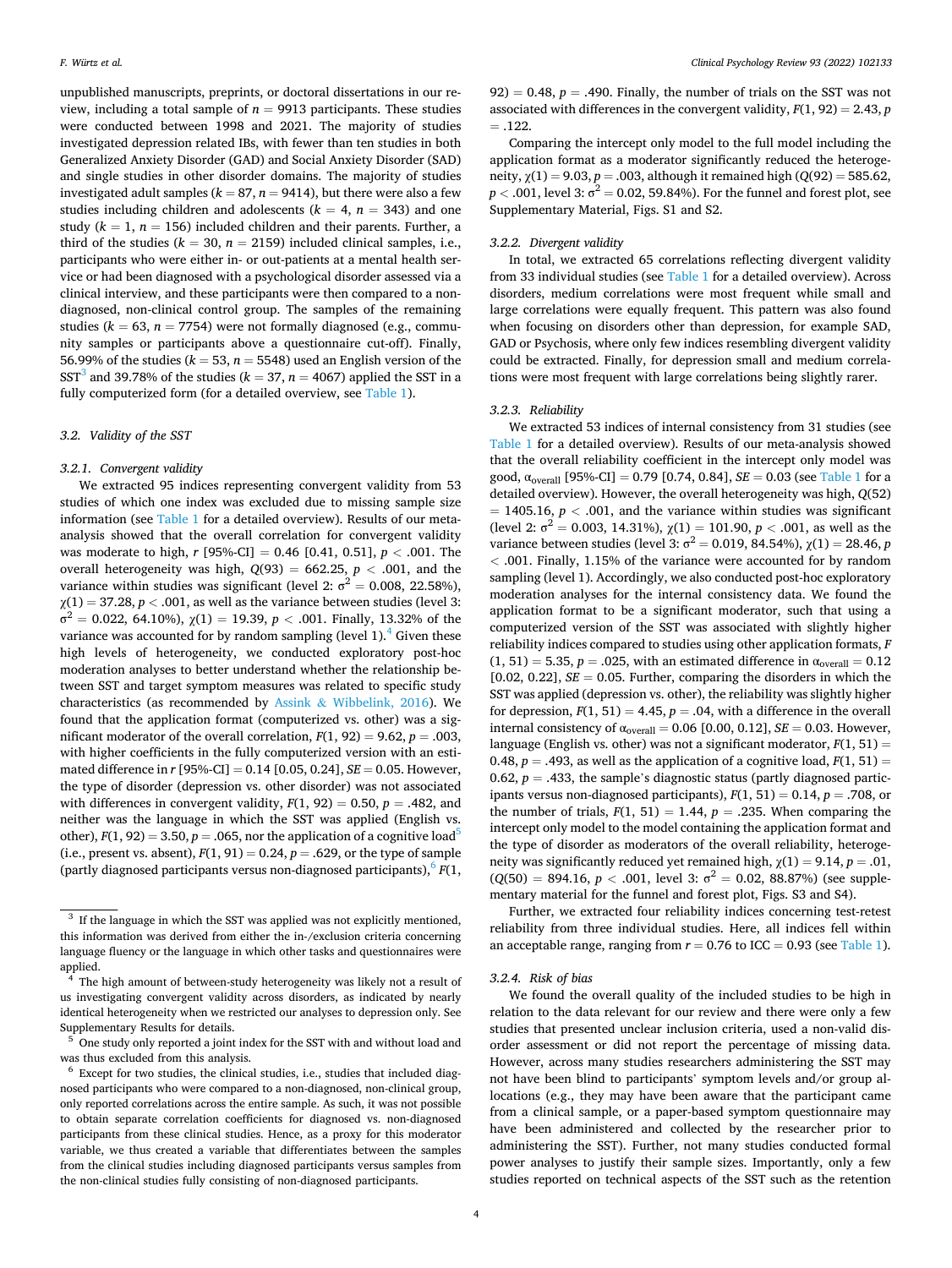# <span id="page-4-0"></span>**Table 1**

Study characteristics, reliability  $\&$  validity data.

| Study                                                    | Type of sample $(N)$                                                       | Study design, SST type of                                                                                 | Reliability                   | Convergent validity                                                                                                                | Divergent validity                                                                                                                                                 |
|----------------------------------------------------------|----------------------------------------------------------------------------|-----------------------------------------------------------------------------------------------------------|-------------------------------|------------------------------------------------------------------------------------------------------------------------------------|--------------------------------------------------------------------------------------------------------------------------------------------------------------------|
|                                                          |                                                                            | application (sentences per block),<br>scoring, and language                                               |                               | Low/Medium/High: k<br>indices (% indices, n<br>participants)                                                                       | Low/Medium/High: k<br>indices (% indices, n<br>participants)                                                                                                       |
| Bipolar Disorder I/II                                    | $N = 76$                                                                   |                                                                                                           |                               |                                                                                                                                    |                                                                                                                                                                    |
| Miklowitz, Alatiq, Geddes,<br>Goodwin, & Williams (2010) | Remitted Bipolar Disorder and<br>MDD patients, and HC (76)                 | Cross-sectional, 4 SST blocks (29)<br>Paper & Pencil,<br>Negativity and Hyperpositivity<br>score, English |                               |                                                                                                                                    |                                                                                                                                                                    |
| <b>Borderline Personality Disorder</b><br>(BPD)          | $N = 181$                                                                  |                                                                                                           |                               | Low: $0(0\%)$<br>Medium: 2 (100%, $n =$<br>181)                                                                                    |                                                                                                                                                                    |
| Geiger, Peters, & Baer (2014)                            | Students with varying levels of<br>BPD features (181)                      | Cross-sectional, 2 SST blocks (25)<br>Paper & Pencil,<br>Positivity score, English                        |                               | High: 0 (0%)<br>Cognitive load:<br>PBQ-BPD: $r = -0.47**$<br>No cognitive load:<br>PBQ-BPD: $r = -0.45**$                          |                                                                                                                                                                    |
| Eating disorders                                         | $N = 103$                                                                  |                                                                                                           |                               | Low: $0(0\%)$<br>Medium: 0 (0%)                                                                                                    | Low: 1 $(50\%, n = 33)$<br>Medium: 0 (0%)                                                                                                                          |
| Bradatsch et al. (2020)                                  | Women with elevated body<br>dis-satisfaction (33)                          | Pre-Post, 1 SST block (20) at pre-<br>and post, Computerized, Negativity<br>score, German                 |                               | High: 5 $(100\%, n = 113)$<br>Pre-cue-exposure:<br>BISS pre-cue-exposure:<br>$r = -0.79***$                                        | High: 1 $(50\%, n = 37)$                                                                                                                                           |
| Brockmeyer et al. (2018)                                 | Female individuals with<br>Anorexia (37) and HC (33)<br>(Total 70)         | Cross-sectional, 1 SST block (20)<br>Computerized<br>Negativity score,<br>German                          |                               | Anorexia group:<br>BShQ: $r = 0.66***$<br>EDE-O: $r = 0.57***$<br>Healthy controls:<br>BShQ: $r = 0.54***$<br>EDE-Q: $r = 0.57***$ | Anorexia group:<br>PHQ-9: $r = 0.61***$<br>Healthy controls:<br>PHQ-9: $r = 0.27$                                                                                  |
| Psychosis                                                | $N = 259$                                                                  |                                                                                                           |                               | Low: 2 $(15.38\%, n = 70)$<br>Medium: $6(46.15\%, n$<br>$= 198$<br>High: 5 $(38.46\%, n =$<br>201)                                 | Low: 1 $(11.11\%, n =$<br>70)<br>Medium: 5 (55.56%,<br>$n = 198$<br>High: 3 $(33.33\%, n =$<br>140)                                                                |
| Savulich et al. (2020)<br>Experiment 1                   | Healthy participants with<br>differing levels of paranoid<br>thinking (70) | Cross-sectional, 2 SST blocks (20),<br>Paper & Pencil, Negativity score,<br>English                       | Cronbach's $\alpha =$<br>0.64 | GPTS: $r = 0.47***$<br>PS: $r = 0.62***$<br>PDI: $r = 0.28*$<br>CAPS: $r = 0.20$                                                   | BDI-II: $r = 0.45***$<br>STAI-T: $r = 0.58***$                                                                                                                     |
| Savulich, Freeman, Shergill, &<br>Yiend (2015)           | Students with varying levels of<br>paranoid thinking (70)                  | Cross-sectional, 2 SST blocks (20)<br>Paper & Pencil<br>Negativity score, English                         | Split-Half = $0.83$           | Paranoia related trials:<br>GPTS: $r = 0.47***$<br>PS: $r = 0.64***$<br>PDI: $r = 0.31*$<br>CAPS: $r = 0.36**$                     | Paranoia related trials:<br>BDI-II: $r = 0.47***$<br>DASS: $r = 0.49***$<br>STAI-T: $r = 0.67***$<br>PSWQ: $r = 0.52***$<br>CWI: $r = 0.12$<br>LSAS: $r = 0.44***$ |
| Savulich, Shergill, & Yiend<br>(2017)                    | Paranoid and non-paranoid<br>schizophrenia patients, and HC<br>(61)        | Cross-sectional, 2 SST blocks (20),<br>Paper & Pencil,<br>Negativity score, English                       | Split-Half = $0.82$           | Paranoia related trials:<br>GPTS: $r = 0.59***$<br>PS: $r = 0.55***$<br>PDI: $r = 0.74***$                                         |                                                                                                                                                                    |
| Yiend et al. $(2019)$ <sub>a</sub>                       | HC, at risk for psychosis and<br>first episode psychosis patients<br>(58)  | Cross-sectional, 1 SST block (20),<br>NA,<br>Positivity score (Adaptive bias in<br>the study), English    |                               | Paranoia related trials:<br>Adaptive bias:<br>GPTS: $r = -0.39**$<br>PS: $r = -0.40**$                                             | Paranoia related trials:<br>Adaptive bias:<br>DASS: $r = -0.39**$                                                                                                  |
| Posttraumatic Stress Disorder<br>(PTSD)                  | $N = 270$                                                                  |                                                                                                           |                               | Low: $0(0\%)$<br>Medium: $0(0\%)$<br>High: 1 (100%)                                                                                | Low: 1 $(25\%, n = 214)$<br>Medium: 3 (75%, $n =$<br>214)<br>High: 0 (0%)                                                                                          |
| Viviani, Mahler, et al. (2018)<br>Behavioral study       | Unselected students (36)                                                   | Cross-sectional, 1 SST block (48),<br>Computerized<br>Positivity score<br>German                          |                               | No zero order<br>correlations presented                                                                                            | No zero order<br>correlations presented                                                                                                                            |
| Viviani, Mahler, et al. (2018)<br>Neuroimaging study     | Unselected students (20)                                                   | Cross-sectional, 1 SST block (48),<br>Computerized<br>Positivity score<br>German                          |                               | No zero order<br>correlations presented                                                                                            | No zero order<br>correlations presented                                                                                                                            |
| Würtz, Blackwell, Margraf, &<br>Woud (2021)*             | Participants with a distressing<br>life event (214)                        |                                                                                                           | $T1: Split-Half =$<br>0.88    | All trials, T1:<br>PCL-5: $r = 0.51***$                                                                                            | All trials, T1:<br>QIDS-SR: $r = 0.48***$                                                                                                                          |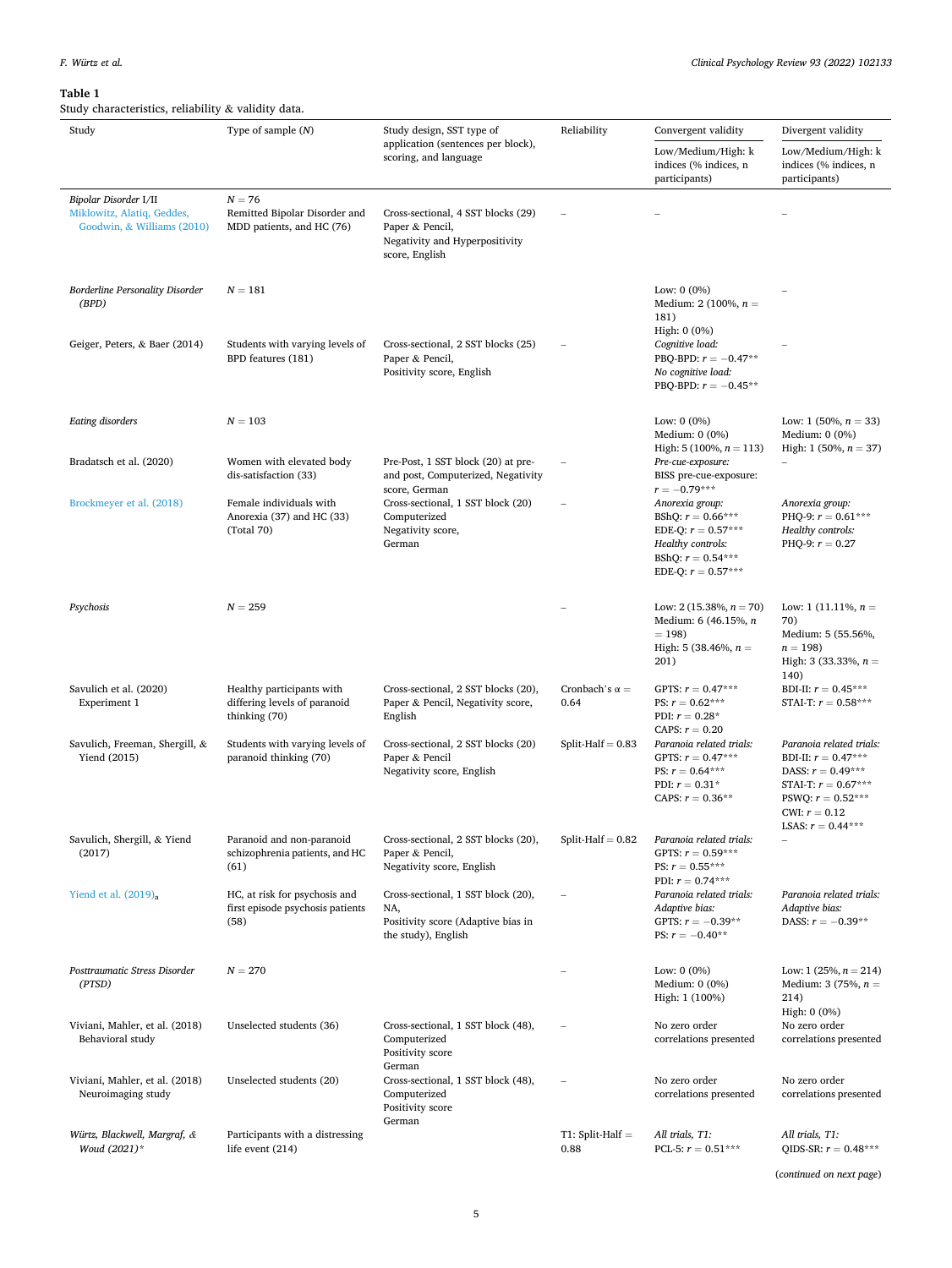# **Table 1** (*continued* )

| Study                                                                      | Type of sample $(N)$                                  | Study design, SST type of<br>application (sentences per block),<br>scoring, and language                         | Reliability                                                                                  | Convergent validity                                                                           | Divergent validity                                                         |
|----------------------------------------------------------------------------|-------------------------------------------------------|------------------------------------------------------------------------------------------------------------------|----------------------------------------------------------------------------------------------|-----------------------------------------------------------------------------------------------|----------------------------------------------------------------------------|
|                                                                            |                                                       |                                                                                                                  |                                                                                              | Low/Medium/High: k<br>indices (% indices, n<br>participants)                                  | Low/Medium/High: k<br>indices (% indices, n<br>participants)               |
|                                                                            |                                                       | Longitudinal, 2 SST blocks (20),<br>Computerized, Negativity score,<br>German                                    | $T2$ : Split-Half =<br>0.90<br>Test-Retest (14<br>days): $ICC =$<br>0.81                     |                                                                                               | EDEO: $r = 0.30***$<br>FSS: $r = 0.24***$<br>AQ: $r = 0.32***$             |
| Social Anxiety                                                             | $N = 478$                                             |                                                                                                                  |                                                                                              | Low: $0(0\%)$<br>Medium: 1 (25%, $n =$<br>60)                                                 | Low: $0(0\%)$<br>Medium: $1(100\%, n$<br>$= 60$                            |
| Bowler et al. (2012)                                                       | Socially anxious students (63)                        | Pre-Post, 2 SST blocks (20) pre and<br>post,                                                                     |                                                                                              | High: 3 $(75\%, n = 119)$                                                                     | High: 0 (0%)                                                               |
| Burnett Heyes et al. (2017)<br>Pilot study* cited in Burnett               | Unselected young adults (60)                          | Paper & Pencil,<br>Negativity score, English<br>Cross-sectional, 1 SST block (20),<br>Paper & Pencil,            |                                                                                              | LSA: $r = 0.35**$                                                                             | STAI-T: $r = 0.41***$                                                      |
| Heyes et al. (2017)<br>Burnett Heyes et al. (2017)                         | Unselected adolescents (57)                           | Negativity score, English<br>Pre-Post, 1 SST block (20) post and<br>at follow-up,<br>Paper & Pencil,             |                                                                                              | SST assessed after CBM<br>paradigm                                                            | SST assessed after<br>CBM paradigm                                         |
| de Voogd et al. (2017)                                                     | Adolescents with elevated<br>anxiety/depression (119) | Negativity score, English<br>Pre-Post, 3 SST blocks (10) pre and<br>post,<br>Computerized,<br>Negativity score,  | Set 1: Split-Half<br>$= 0.87$<br>Set 2: Split-Half<br>$= 0.71$                               | Depression & social<br>anxiety related trials:<br>SCARED: $r = 0.62***$<br>CDI: $r = 0.75***$ |                                                                            |
| Krans, Bosmans, Salemink, &<br>De Raedt (2019)                             | Unselected students (120)                             | Dutch<br>Pre-Post, 1 SST block (20) at post,<br>Computerized, Positivity score,<br>Dutch                         | Social:<br>Cronbach's $\alpha =$<br>0.88<br>Future related:<br>Cronbach's $\alpha =$<br>0.82 | SST assessed after CBM<br>paradigm                                                            | SST assessed after<br>CBM paradigm                                         |
| Standage (2009) pilot study*<br>cited in Standage, Ashwin, &<br>Fox (2010) | N/A                                                   | Cross-sectional, NA (NA),<br>$N/A$ ,<br>Positivity score,<br>English                                             |                                                                                              | FNE: $r = -0.64***$                                                                           |                                                                            |
| Standage, Ashwin, & Fox<br>(2010)<br>Experiment 1                          | Unselected students (30)                              | Pre-Post, 1 SST block (20) pre and<br>post,<br>Paper & Pencil,<br>Positivity score,<br>English                   |                                                                                              |                                                                                               |                                                                            |
| <b>Experiment 2</b>                                                        | Unselected students (29)                              | Pre-Post, 1 SST block (20) pre and<br>post,<br>Paper & Pencil,<br>Positivity score,<br>English                   |                                                                                              |                                                                                               |                                                                            |
| Generalized Anxiety Disorder<br>(GAD)                                      | $N = 1132$                                            |                                                                                                                  |                                                                                              | Low: 4 (36.36%, $n =$<br>343)<br>Medium: 2 (18.18%, n<br>$= 77$<br>High: 6 (45.45%, $n =$     | Low: $0(0\%)$<br>Medium: 3 (75%, $n =$<br>420)<br>High: 1 $(25\%, n = 88)$ |
| Deschênes, Dugas, Anderson, &<br>Gouin (2015)                              | Unselected students (77)                              | Pre-Post, 1 SST block (20) pre and<br>post,<br>NA,<br>Negativity score,                                          |                                                                                              | 546)<br>PSWQ: $r = 0.30**$<br>STICSA-T: $r = 0.34***$                                         | CES-D: $r = 0.42***$                                                       |
| Donegan (2016) Dissertation*                                               | Individuals with GAD (29)                             | English<br>Pre-Post with 1-week follow-up, 1<br>SST block (20) per session,<br>Computerized,<br>Negativity score |                                                                                              |                                                                                               |                                                                            |
| Hirsch et al. $(2018)$ <sub>b</sub>                                        | MDD and GAD patients (130)                            | French<br>Pre-Post, 1 SST block (20) pre and<br>post,<br>NA,<br>Positivity score,                                |                                                                                              |                                                                                               |                                                                            |
| Hirsch et al. (2021)                                                       | Community volunteers with<br>GAD (183)                | English<br>Pre-Post, 1 SST block (20) pre and<br>post,<br>Computerized,                                          | Set 1, Pre:<br>Cronbach's $\alpha$ =<br>0.77                                                 | PSWQ: $r = -0.08$<br>GAD-7: $r = -0.24**$                                                     | PHQ-9: $r = -0.41**$                                                       |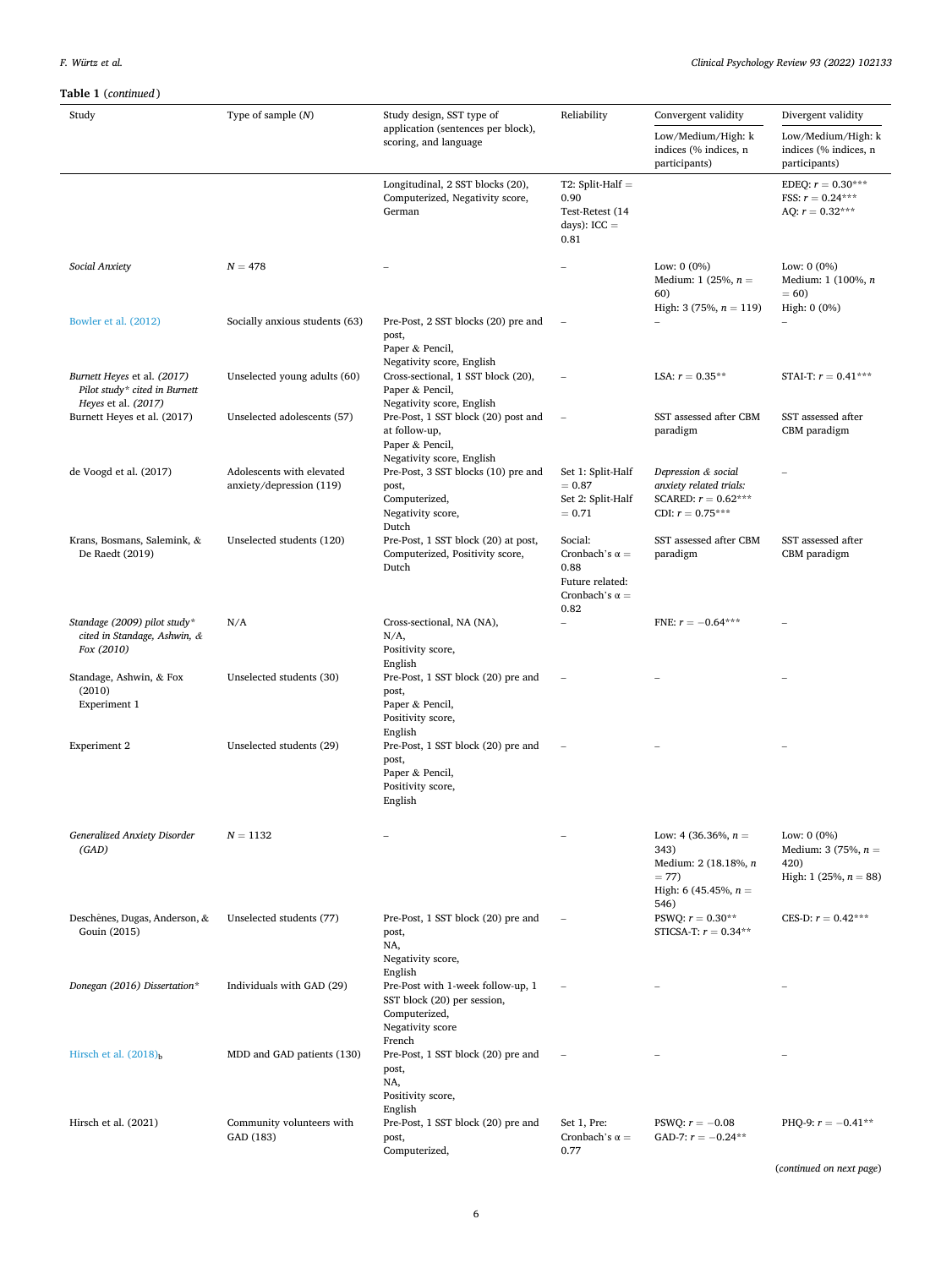| rapic r (communica)<br>Study                                  | Type of sample $(N)$                                            | Study design, SST type of                                                                                                                             | Reliability                                                                                                                                                                                                                                                                       | Convergent validity                                                                                                               | Divergent validity                                                                               |
|---------------------------------------------------------------|-----------------------------------------------------------------|-------------------------------------------------------------------------------------------------------------------------------------------------------|-----------------------------------------------------------------------------------------------------------------------------------------------------------------------------------------------------------------------------------------------------------------------------------|-----------------------------------------------------------------------------------------------------------------------------------|--------------------------------------------------------------------------------------------------|
|                                                               |                                                                 | application (sentences per block),<br>scoring, and language                                                                                           |                                                                                                                                                                                                                                                                                   | Low/Medium/High: k                                                                                                                | Low/Medium/High: k                                                                               |
|                                                               |                                                                 |                                                                                                                                                       |                                                                                                                                                                                                                                                                                   | indices (% indices, n<br>participants)                                                                                            | indices (% indices, n<br>participants)                                                           |
|                                                               |                                                                 | Positivity score,<br>English                                                                                                                          | Set 2, Pre:<br>Cronbach's $\alpha =$<br>0.79<br>Set 1, Post:<br>Cronbach's $\alpha =$<br>0.82<br>Set 2, Post:<br>Cronbach's $\alpha =$<br>0.88                                                                                                                                    |                                                                                                                                   |                                                                                                  |
| Hirsch et al. (2020)                                          | Community sample with<br>elevated rumination/worry<br>(160)     | Pre-Post, 1 SST block (20) pre and<br>post,<br>Computerized,<br>Positivity score,<br>English                                                          | $\overline{a}$                                                                                                                                                                                                                                                                    | Worry related trials:<br>PSWQ: $r = -0.20*$<br>GAD-7: $r = -0.17*$                                                                | Worry related trials:<br>PHQ-9: $r = -0.30**$                                                    |
| Hirsch, Meeten, et al. (2020)                                 | Community sample of<br>pregnant and non-pregnant<br>women (237) | Cross-sectional, 1 SST block (20),<br>Computerized, Positivity score,<br>English                                                                      | Cronbach's $\alpha$ =<br>0.86                                                                                                                                                                                                                                                     | Full sample:<br>Depression and worry<br>related trials:<br>PSWQ: $r = -0.67***$<br>PHQ-9: $r = -0.62***$<br>GAD-7: $r = -0.63***$ |                                                                                                  |
| Krahé, Meeten, & Hirsch (2020)                                | Community sample (88)                                           | Cross-sectional with re-test after 2<br>weeks, 1 SST block (20) per session,<br>Computerized,<br>Positivity score,<br>English                         | Test-retest (14<br>days): $ICC =$<br>0.89<br>List $1$ , time $1$ :<br>Cronbach's $\alpha$ =<br>0.77<br>List $2$ , time $1$ :<br>Cronbach's $\alpha =$<br>0.82<br>List $1$ , time $2$ :<br>Cronbach's $\alpha =$<br>0.89<br>List $2$ , time $2$ :<br>Cronbach's $\alpha =$<br>0.87 | Worry related trials:<br>PSWQ: $r = -0.64**$<br>GAD-7: $r = -0.64**$                                                              | Worry related trials:<br>PHQ-9: $r = -0.56**$                                                    |
| Krahé, Whyte, Bridge, Loizou,<br>& Hirsch (2019) <sub>b</sub> | Individuals with GAD or MDD,<br>and HC (221)                    | Cross-sectional, 1 SST blocks (20),<br>Paper & Pencil,<br>Positivity score,<br>English                                                                | $\overline{a}$                                                                                                                                                                                                                                                                    | PSWQ: $r = -0.72**$                                                                                                               |                                                                                                  |
| McNally (2014) Dissertation*                                  | GAD patients (7)                                                | Pre-Post-Follow-up, 1 SST block at<br>baseline, 1 pre-CBM, 1 post-CBM, 1<br>at follow-up (1 week),<br>Paper & Pencil,<br>Negativity score,<br>English |                                                                                                                                                                                                                                                                                   |                                                                                                                                   |                                                                                                  |
| Panic Disorder                                                | $N = 54$                                                        |                                                                                                                                                       |                                                                                                                                                                                                                                                                                   | Low: $0(0\%)$<br>Medium: 1 (100%)<br>High: 0 (0%)                                                                                 | Low: $0(0\%)$<br>Medium: 1 (33.33%,<br>$n = 54$<br>High: 2 (67.67%, $n =$<br>54)                 |
| Zahler et al. (2020)                                          | Students with differing levels<br>of anxiety sensitivity (54)   | Cross-Sectional, 1 SST block (24),<br>Computerized,<br>Negativity score,<br>German                                                                    | Split-Half $= 0.73$                                                                                                                                                                                                                                                               | BSeQ: $r = 0.38**$                                                                                                                | DASS: $r = 0.57**$<br>STAI-S: $r = 0.47**$<br>STAI-T: $r = 0.54**$                               |
| Female Sexual Dysfunction                                     | $N = 263$                                                       |                                                                                                                                                       |                                                                                                                                                                                                                                                                                   | Low: 1 (50%)<br>Medium: $0(0\%)$<br>High: 1 (50%)                                                                                 | Low: 1 (100%, $n =$<br>263)<br>Medium: $0(0\%)$<br>High: 0 (0%)                                  |
| Zahler et al. (2021)                                          | Female community sample<br>(263)                                | Cross-Sectional,<br>1 SST block (20),<br>Computerized,<br>Negativity score,<br>German                                                                 | Split-Half $= 0.86$                                                                                                                                                                                                                                                               | All participants, all trials:<br>SIDI-F: $r = -0.56***$<br>FSDS: $r = 0.29***$                                                    | All participants, all<br>trials:<br>PHQ-9: $r = 0.18**$                                          |
| Depression                                                    | $N = 7534$                                                      |                                                                                                                                                       |                                                                                                                                                                                                                                                                                   | Low: 16 (28.57%, $n =$<br>1101)<br>Medium: 22 (39.29%, n<br>$= 1881$                                                              | Low: 15 (36.59%, $n =$<br>1341)<br>Medium: 14 (34.15%,<br>$n = 1825$<br>(continued on next page) |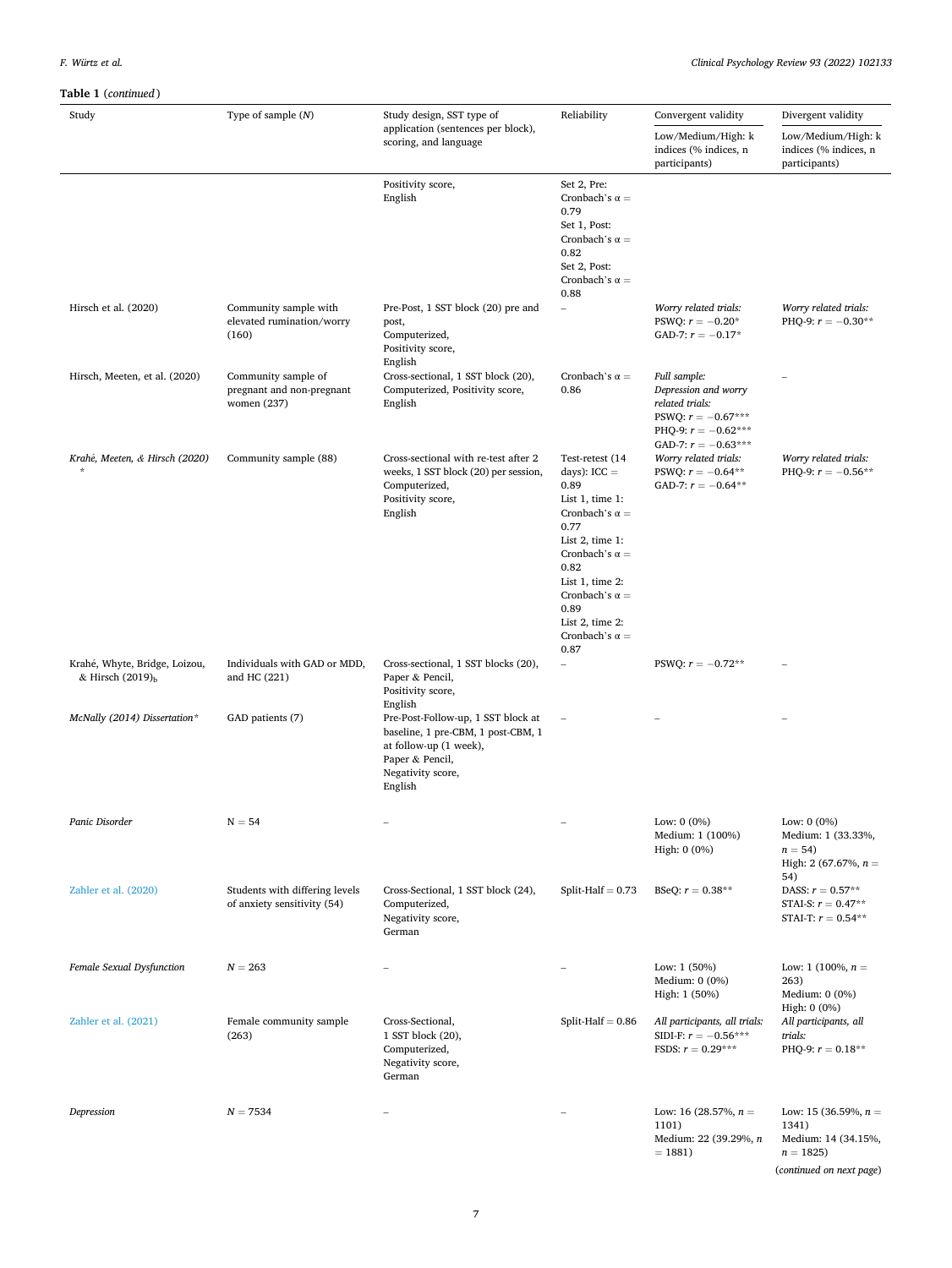| $\mathbf{u}$ and $\mathbf{u}$ (continuous)                                                  |                                                              |                                                                                                                                                  |                                                                                                                                                               |                                                              |                                                              |
|---------------------------------------------------------------------------------------------|--------------------------------------------------------------|--------------------------------------------------------------------------------------------------------------------------------------------------|---------------------------------------------------------------------------------------------------------------------------------------------------------------|--------------------------------------------------------------|--------------------------------------------------------------|
| Study                                                                                       | Type of sample $(N)$                                         | Study design, SST type of<br>application (sentences per block),                                                                                  | Reliability                                                                                                                                                   | Convergent validity                                          | Divergent validity                                           |
|                                                                                             |                                                              | scoring, and language                                                                                                                            |                                                                                                                                                               | Low/Medium/High: k<br>indices (% indices, n<br>participants) | Low/Medium/High: k<br>indices (% indices, n<br>participants) |
|                                                                                             |                                                              |                                                                                                                                                  |                                                                                                                                                               | High: 18 (32.14%, $n =$                                      | High: 12 (29.27%, n                                          |
| Beevers (2002) Dissertation*                                                                | Remitted and never depressed<br>students (116)               | Pre-Post, with 6–8 weeks follow-up<br>and 50 days follow-up, 1 SST block<br>(15) pre and post,<br>Computerized/Pen & Paper,<br>Negativity score, | No cognitive load:<br>Test-Retest (50<br>days): $r = 0.76$                                                                                                    | 2428)<br>No cognitive load:<br>BDI-II: $r = 0.51***$         | $= 487$                                                      |
| Beevers & Meyer (2008)                                                                      | Non-depressed students (65)                                  | English<br>Post manipulation, 1 SST block<br>(60), Computerized/Pen & Paper,<br>Negativity score,<br>English                                     |                                                                                                                                                               | SST assessed after an<br>experimental<br>manipulation        |                                                              |
| Bibi, Margraf, & Blackwell<br>(2020)                                                        | Depressed students (55)<br>Intention to treat sample         | Pre-Post-Follow-Up, 1 SST block<br>(20) pre and post,<br>Paper & Pencil,<br>Negativity score,<br>English                                         | Pre, Set A: Split-<br>$Half = -0.21$<br>Pre, Set B: Split-<br>$Half = -0.35$<br>Post, Set A: Split-<br>$Half = 0.30$<br>Post, Set B: Split-<br>$Half = -0.13$ | QIDS-SR: $r = -0.03$<br>DASS-Depression: $r =$<br>0.05       | DASS-Anxiety: $r =$<br>0.13                                  |
| Blackwell & Holmes (2010)                                                                   | Depressed individuals (7)                                    | Baseline-Pre-Post, 1 SST block (20),<br>baseline, pre and post,<br>Paper & Pencil,<br>Negativity score,<br>English                               | Baseline: Split-<br>$Half = 0.72$<br>Pre: Split-Half $=$<br>0.64<br>Post: Split-Half<br>$= 0.87$                                                              | BDI-II: $r = 0.06$                                           |                                                              |
| Blackwell et al. (2015);<br>Ji, Holmes, & Blackwell<br>(2017);<br>Blackwell & Holmes (2017) | Depressed individuals (150)                                  | Pre-Post, 1 SST block (20) pre and<br>post,<br>Paper & Pencil,<br>Negativity score,<br>English                                                   | Pre: Split-Half $=$<br>0.83<br>Post: Split-Half<br>$= 0.82$                                                                                                   | BDI-II: $r = 0.51***$                                        |                                                              |
| Blanco, Boemo, & Sanchez-<br>Lopez (2021)                                                   | Unselected adults (80)                                       | Cross-sectional, 1 SST block (15),<br>Computerized, Negativity score,<br>Spanish                                                                 | Split-Half $= 0.86$                                                                                                                                           | No cognitive load<br>CES-D: $r = 0.62***$                    | GAD-7: $r = 0.49***$                                         |
| Brockmeyer et al. (2012)                                                                    | Remitted and never depressed<br>(40)                         | Pre-Post, 1 SST block (20) pre and<br>post,<br>Paper & Pencil,<br>Negativity score, German                                                       |                                                                                                                                                               | No cognitive load<br>BDI-II: $r = 0.27$<br>HDRS: $r = 0.13$  |                                                              |
| Cowden Hindash & Rottenberg<br>(2017a)                                                      | Dysphoric and non-dysphoric<br>students (160)                | Cross-sectional, 1 SST block (20),<br>Paper & Pencil, Negativity score,<br>English                                                               | Split-Half $= 0.90$                                                                                                                                           | BDI-II: $r = 0.47***$                                        | STAI-S: $r = 0.27***$<br>STAI-T: $r = 0.39***$               |
| Cowden Hindash & Rottenberg<br>$(2017b)*$                                                   | Dysphoric and non-dysphoric<br>students (162)                | Pre-Post, 1 SST block (20) at post,<br>Paper & Pencil, Negativity score,<br>English                                                              | Split-Half $= 0.92$                                                                                                                                           | SST assessed after a<br>CBM paradigm                         | SST assessed after a<br>CBM paradigm                         |
| Dickson (2015) Dissertation*                                                                | Remitted depressed & never<br>depressed (38)                 | Cross-sectional, 2 SST blocks (20),<br>Paper & Pencil, Negativity score,<br>English                                                              |                                                                                                                                                               | Joint index for load- and<br>no load:<br>BDI-II: $r = 0.37*$ |                                                              |
| Everaert, Mogoase, David, &<br>Koster (2015)<br>Experiment $2a_c$                           | Non-depressed students (38)                                  | Pre-Post, 1 SST block (24) pre and<br>post,<br>N/A,<br>Negativity score, Dutch                                                                   |                                                                                                                                                               | BDI-II: $r = 0.41*$                                          | STAI-T: $r = 0.50**$                                         |
| <b>Experiment 2b</b>                                                                        | Non-depressed students (39)                                  | Pre-Post, 1 SST block (24) pre and<br>post,<br>$N/A$ ,<br>Negativity score, Dutch                                                                |                                                                                                                                                               |                                                              |                                                              |
| Everaert, Tierens, Uzieblo, &<br>Koster (2013)                                              | Students with varying levels of<br>depressive symptoms (64)  | Cross-sectional, 1 SST block (20),<br>Computerized,<br>Negativity score,<br>Dutch                                                                |                                                                                                                                                               | BDI-II: $r = 0.77***$                                        |                                                              |
| Everaert, Duyck, & Koster<br>(2014)                                                         | Students with varying levels of<br>depressive symptoms (71)  | Cross-sectional, 10 SST blocks (10),<br>Computerized,<br>Negativity score,<br>Dutch                                                              | Split-Half $= 0.86$                                                                                                                                           | BDI-II: $r = 0.61***$                                        |                                                              |
| Everaert, Grahek, Duyck, et al.<br>(2016)<br>Everaert, Grahek, & Koster<br>(2016)           | Students with varying levels of<br>depressive symptoms (112) | Cross-sectional, 4 SST block (10),<br>Computerized/Verbal,<br>Negativity score<br>Dutch                                                          | Split-Half $= 0.82$                                                                                                                                           | BDI-II: $r = 0.49***$                                        | DASS Anxiety: $r =$<br>$0.29**$                              |
| Gill, Miller, Haner, & Rude<br>(2017) Study 2                                               | Remitted depressed (53)                                      | Cross-sectional, 2 SST blocks (7),<br>Paper & Pencil, Proportion of Big-<br>Picture-Appraisal related sentences,<br>English                      |                                                                                                                                                               | CES-D: $r = -0.43***$                                        |                                                              |
| Hedlund $& Rude(1995)$                                                                      |                                                              |                                                                                                                                                  |                                                                                                                                                               |                                                              |                                                              |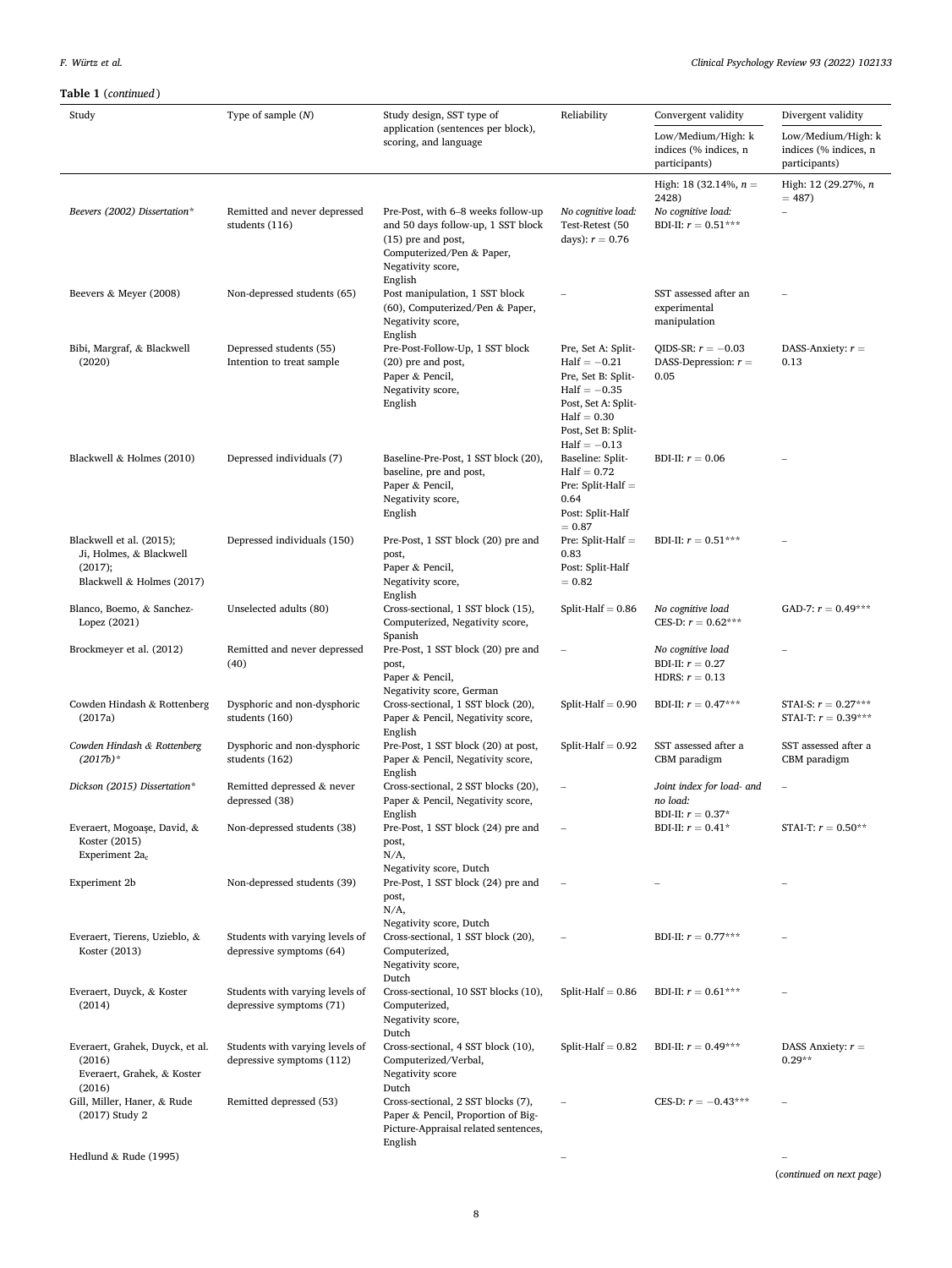**Table 1** (*continued* )

#### Study Type of sample (*N*) Study design, SST type of application (sentences per block), scoring, and language Reliability Convergent validity Divergent validity Low/Medium/High: k indices (% indices, n participants) Low/Medium/High: k indices (% indices, n participants) Patients, remitted depressed and HC (53) Cross-sectional, 2 SST blocks (30), Computerized / Paper & Pencil, Negativity score, English SST assessed after a selffocus manipulation Holmes, Lang, & Shah (2009), Experiment 1 Community sample (38) Pre-Post, 1 SST block (20) post, Paper & Pencil, Negativity score, English – – – Hirsch et al. (2020) Community sample with elevated rumination/worry  $(160)$ Pre-Post, 1 SST block (20) pre and post, Computerized, Positivity score, English – *Depression related trials*  PHQ-9:  $r = -0.31**$ *Depression related trials*   $PSWO: r = -0.12$ GAD-7:  $r = -0.21**$ *Krah*´*e, Meeten, & Hirsch (2020) \**  Community sample (88) Cross-sectional with re-test after 2 weeks, 1 SST block (20) per session, Computerized, Positivity score, English Test-retest (14 days):  $ICC =$ 0.93 List 1, time 1: Cronbach's  $\alpha =$ 0.92 List  $2$ , time  $1$ : Cronbach's  $\alpha$  = 0.92 List 1, time 2: Cronbach's  $\alpha =$ 0.96 List 2, time 2: Cronbach's  $\alpha$  = 0.97 *Depression related trials:*  PHQ-9:  $r = -0.62**$ *Depression related trials:*  PSWQ:  $r = -0.64**$ GAD-7:  $r = -0.61**$ Krejtz, Holas, Rusanowska, & Nezlek (2018) Depressed individuals (51 for SST data) Pre-Post, 1 SST block (20) pre and post, Computerized, Positivity score, Polish  $Split-half = 0.86$  CES-D:  $r = -0.33**$ HADS-Depression: *r* =  $-0.42***$ STAI-T:  $r = -0.53***$ HADS-Anxiety: *r* =  $-0.20$ Lang, Blackwell, Harmer, Davison, & Holmes (2012) Depressed individuals (26) Pre-Post, 1 SST block (20) pre and post, Computerized, Negativity score, English BDI-II:  $r = 0.53**$ HDRS:  $r = 0.44*$ STAI-T:  $r = 0.43*$ Lee, Mathews, Shergill, & Yiend (2016) Depressed individuals (71) Cross-sectional, 1 SST block (20), Paper & Pencil, Negativity score, English BDI-II:  $r = 0.33**$ LeMoult et al. (2018) Depressed adolescents (46) Pre-Post, 1 SST block (20) pre and post, N/A, Positivity score, English – – – Lin et al. (2020) Study 1 Unselected students (145) Cross-sectional, 4 SST blocks (10), Computerized, Negativity score, Chinese Split-Half =  $0.63$  PHO-9:  $r = 0.30^{***}$  GAD-2:  $r = 0.22^{**}$ Lo (2009) Dissertation<sup>\*</sup> Remitted and never depressed (40) Cross-sectional, 6 SST blocks (20), Computerized, Negativity score German – – – Marchetti, Koster, & De Raedt (2012) Unselected students (79) Pre-Post, 1 SST block (20) pre and post, Paper & Pencil, Negativity score Dutch – *Mind wandering induction between BDI-II and SST*  – *Martin-Romero, Sanchez-Lopez, & Vazquez (in prep), Study 1\**  Remitted and never depressed (109) Cross-sectional, 2 SST blocks (20), Paper & Pencil, Negativity score, Spanish – *Cognitive load:*  BDI-II:  $r = 0.41**$ DID:  $r = 0.30***$ *No cognitive load:*  BDI-II:  $r = 0.39**$ DID:  $r = 0.28***$ *Cognitive load:*  BAI:  $r = 0.27***$ *No cognitive load:*  BAI:  $r = 0.28***$ *Martin-Romero, Sanchez-Lopez, & Vazquez (in prep), Study 2\**  Depressed, remitted, never depressed (409) Cross-sectional, 1 SST block (20), Paper & Pencil, Negativity score, Spanish BDI-II:  $r = 0.38***$  BAI:  $r = 0.28***$ *Martin-Romero, Sanchez-Lopez, & Vazquez (in prep), Study 3\**  Currently and never depressed (80) Cross-sectional, 1 SST block (20), Paper & Pencil, Negativity score, Spanish  $BDI-II: r = 0.65***$  BAI:  $r = 0.43***$ Miller, Rude, & Haner (2015) Unselected students (137) Pre-Post, 2 SST blocks (8) post, Computerized, Training congruent vs. incongruent sentences, English SST assessed after an experimental manipulation – Moon & Lord (2006), Study 1 Unselected students (91) Cross-sectional, 1 SST block (40), Paper & Pencil, Negativity score, English SST assessed after an experimental manipulation –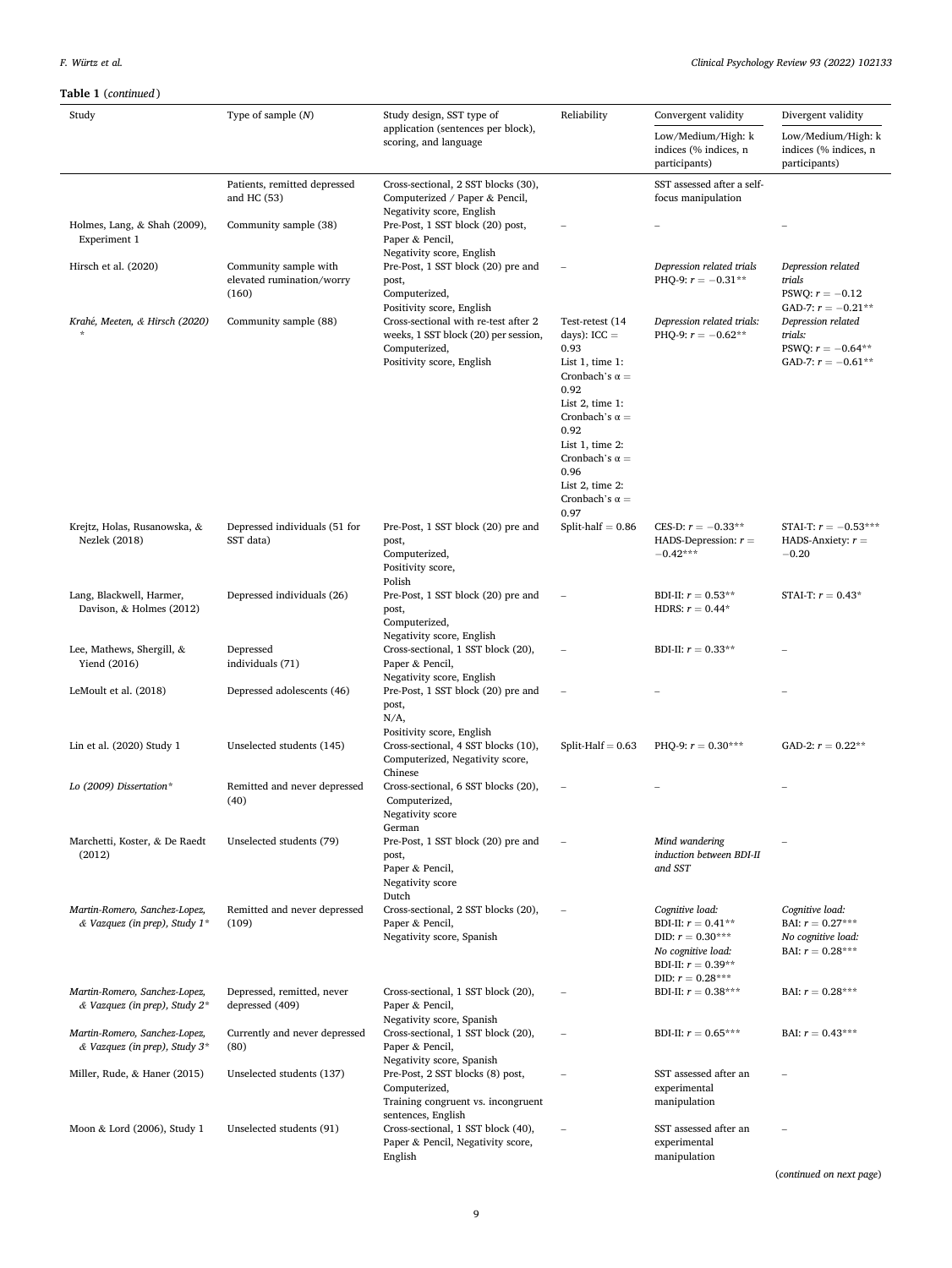# *Clinical Psychology Review 93 (2022) 102133*

| Study                                                                                                           | Type of sample $(N)$                                                             | Study design, SST type of                                                                                                                               | Reliability                                                                        | Convergent validity                                                                                                             | Divergent validity                                                                                       |
|-----------------------------------------------------------------------------------------------------------------|----------------------------------------------------------------------------------|---------------------------------------------------------------------------------------------------------------------------------------------------------|------------------------------------------------------------------------------------|---------------------------------------------------------------------------------------------------------------------------------|----------------------------------------------------------------------------------------------------------|
|                                                                                                                 |                                                                                  | application (sentences per block),<br>scoring, and language                                                                                             |                                                                                    | Low/Medium/High: k<br>indices (% indices, n<br>participants)                                                                    | Low/Medium/High: k<br>indices (% indices, n<br>participants)                                             |
| Moon & Lord (2006), Study 3                                                                                     | Unselected students (100)                                                        | Cross-sectional, 1 SST block (40),<br>Paper & Pencil, Negativity score,<br>English                                                                      | $\overline{\phantom{0}}$                                                           | SST assessed after an<br>experimental<br>manipulation                                                                           |                                                                                                          |
| Murphy et al. (2015)                                                                                            | Healthy older adults (77)                                                        | Pre-Post-Follow-up, 1 SST block<br>(20) pre post, and follow-up,<br>Paper & Pencil,<br>Negativity score, English                                        | $\overline{a}$                                                                     | BDI-II: $r = 0.34**$                                                                                                            | STAI-T: $r = 0.43**$                                                                                     |
| Novović, Mihić, Biro, &<br>Tovilović (2014)                                                                     | Unselected students (1071)                                                       | Cross-sectional, 2 SST blocks (28),<br>Paper & Pencil, Negativity score,<br>Serbian                                                                     | Cognitive load<br>Split-Half $= 0.62$<br>No cognitive load:<br>Split-Half = $0.64$ | Joint index for load- and<br>no load:<br>DASS-Depression: $r =$<br>$0.54***$                                                    | Joint index for load-<br>and no load:<br>DASS-Anxiety: $r =$<br>$0.35***$                                |
| O'Connor, Everaert, &<br>Fitzgerald (2021)                                                                      | Unselected students (82)                                                         | Cross-sectional, 1 SST block (60),<br>Computerized, Negativity score,<br>English                                                                        | Split-Half $= 0.95$                                                                | BDI-II: $r = 0.80***$                                                                                                           | STAI-T: $r = 0.64***$                                                                                    |
| Penton-Voak et al. (2020)<br>Study 2                                                                            | Depressed individuals<br>(190)                                                   | Post-Follow-Up-Follow-Up, 1 SST<br>block (20) per assessment,<br>$N/A$ ,<br>Negativity score, English                                                   |                                                                                    | SST assessed after an<br>experimental<br>manipulation                                                                           |                                                                                                          |
| Phillips, Hine, & Bhullar<br>(2012)                                                                             | Unselected students (306)                                                        | Cross-sectional, 1 SST block (20),<br>Computerized,<br>Negativity score, English                                                                        |                                                                                    | SST assessed after sad<br>mood induction                                                                                        |                                                                                                          |
| Phillips and Hine (2013)                                                                                        | Unselected students (355)                                                        | Cross-Sectional, 1 SST block (20),<br>Computerized,<br>Negativity score, English                                                                        |                                                                                    | SST assessed after sad<br>mood induction                                                                                        |                                                                                                          |
| Rohrbacher (2016) dissertation*                                                                                 | Students with varying levels of<br>depressive symptoms (70)                      | Cross-Sectional, 1 SST block (20),<br>Paper & Pencil,<br>Negativity score<br>German                                                                     | Cronbach's<br>alpha $= 0.57$                                                       | BDI-II: $r = 0.47**$                                                                                                            |                                                                                                          |
| Romero, Sanchez, & Vazquez<br>(2014)                                                                            | Remitted and never depressed<br>students (70)                                    | Cross-sectional, 1 SST block (20),<br>Paper & Pencil,<br>Negativity score, Spanish                                                                      | $\overline{\phantom{a}}$                                                           | BDI-II: $r = 0.25^*$<br>DID: $r = 0.19$                                                                                         | BAI: $r = 0.11$                                                                                          |
| Rude, Covich, Jarrold,<br>Hedlund, & Zentner (2001)                                                             | Remitted patients and never<br>depressed (41)                                    | Pre-Post, 2 SST blocks (20) at post,<br>Computerized,<br>Negativity score, English                                                                      | $\overline{a}$                                                                     | SST assessed after<br>experimental<br>manipulation                                                                              |                                                                                                          |
| Rude, Durham-Fowler, Baum,<br>Rooney, & Maestas (2010);<br>Maestas et al. (2008)                                | Remitted or never depressed<br>women (73)                                        | Longitudinal (6-18 months), 2 SST<br>blocks (25) at first session,<br>Paper & Pencil,<br>Positivity score, English                                      | Cognitive load:<br>Split-Half $= 0.53$                                             | Cognitive load:<br>BDI-II: $r = -0.43*$<br>No cognitive load:<br>BDI-II: $r = -0.29**$                                          |                                                                                                          |
| Rude, Durham-Fowler, Baum,<br>Rooney, & Maestas, (2010);<br>cited in Maestas et al. (2008)*                     | Male partners of women from<br>the same study (73)                               | Longitudinal (6-18 months), 2 SST<br>blocks (25) at first session,<br>Paper & Pencil,<br>Positivity score, English                                      | Cognitive load:<br>Split-Half = $0.61$                                             | Cognitive load:<br>BDI-II: $r = -0.23$                                                                                          |                                                                                                          |
| Rude, Mazzetti, Pal, & Stauble<br>(2011)                                                                        | Students with a recent<br>rejection experience (196)                             | Pre-Post, 1 SST block (25) at post,<br>Paper & Pencil,<br>Negativity score, English                                                                     |                                                                                    | SST assessed after<br>experimental<br>manipulation                                                                              |                                                                                                          |
| Rude, Wenzlaff, Gibbs, Vane, &<br>Whitney (2002);<br>Rude, Valdez, Odom, &<br>Ebrahimi (2003)                   | Unselected Students (339).<br>Subsample of the first sample<br>tested again (84) | Longitudinal (4–6 weeks, and<br>18-28 months for the subsample), 2<br>SST blocks (20) at first session,<br>Paper & Pencil,<br>Negativity score, English |                                                                                    | Cognitive load:<br>BDI-II: $r = 0.51**$<br>IDD: $r = 0.25**$<br>No cognitive load:<br>BDI-II: $r = 0.55**$<br>IDD: $r = 0.27**$ |                                                                                                          |
| Sanchez, Duque, Romero, &<br>Vazquez (2017)                                                                     | Currently and never depressed<br>(58)                                            | Cross-sectional, 1 SST block (20),<br>Computerized,<br>Negativity score, Spanish                                                                        |                                                                                    | BDI-II: $r = 0.62***$                                                                                                           | BAI: $r = 0.44***$                                                                                       |
| Sanchez, Everaert, De Putter,<br>Mueller, & Koster (2015)                                                       | Students with varying levels of<br>depressive symptoms (52)                      | Cross-sectional, 5 SST blocks (8),<br>Computerized,<br>Positivity score,<br>Dutch                                                                       | Split-Half $= 0.88$                                                                | No valence instruction:<br>No cognitive load:<br>BDI-II: $r = -0.75**$                                                          | STAI-T: $r = 0.44***$                                                                                    |
| Sanchez, Everaert, & Koster<br>(2016)                                                                           | Students with varying levels of<br>depressive symptoms (36)                      | Cross-sectional, 1 SST block (21),<br>Computerized,<br>Negativity score for correlations<br>(Positivity in the paper),<br>Dutch                         | Split-Half $= 0.89$                                                                | Before manipulation:<br>No cognitive load:<br>BDI-II: $r = -0.60***$<br>DASS-Depression: $r =$<br>$-0.51***$                    | DASS-Anxiety: $r =$<br>$-0.42**$                                                                         |
| Sanchez-Lopez, De Raedt, van<br>Put, & Koster (2019)<br>Sanchez-Lopez, Everaert, Van<br>Put, De Raedt, & Koster | Unselected students (41)<br>Unselected students (66)                             | Cross-sectional, 1 SST block (12),<br>Computerized, NA, NA<br>Cross-sectional, 2 SST blocks (18),<br>Computerized, NA, NA                               | $\overline{a}$                                                                     |                                                                                                                                 |                                                                                                          |
| (2019)<br>Savulich, Freeman, Shergill, &<br>Yiend (2015)                                                        | Students with varying levels of<br>paranoid thinking (70)                        | Cross-sectional, 2 SST blocks (20)<br>Paper & Pencil<br>Negativity score,<br>English                                                                    | $\overline{a}$                                                                     | Generally emotional<br>trials:<br>BDI-II: $r = 0.34**$                                                                          | Generally emotional<br>trials:<br>STAI-T: $r = 0.53***$<br>GPTS: $r = 0.27*$<br>(continued on next page) |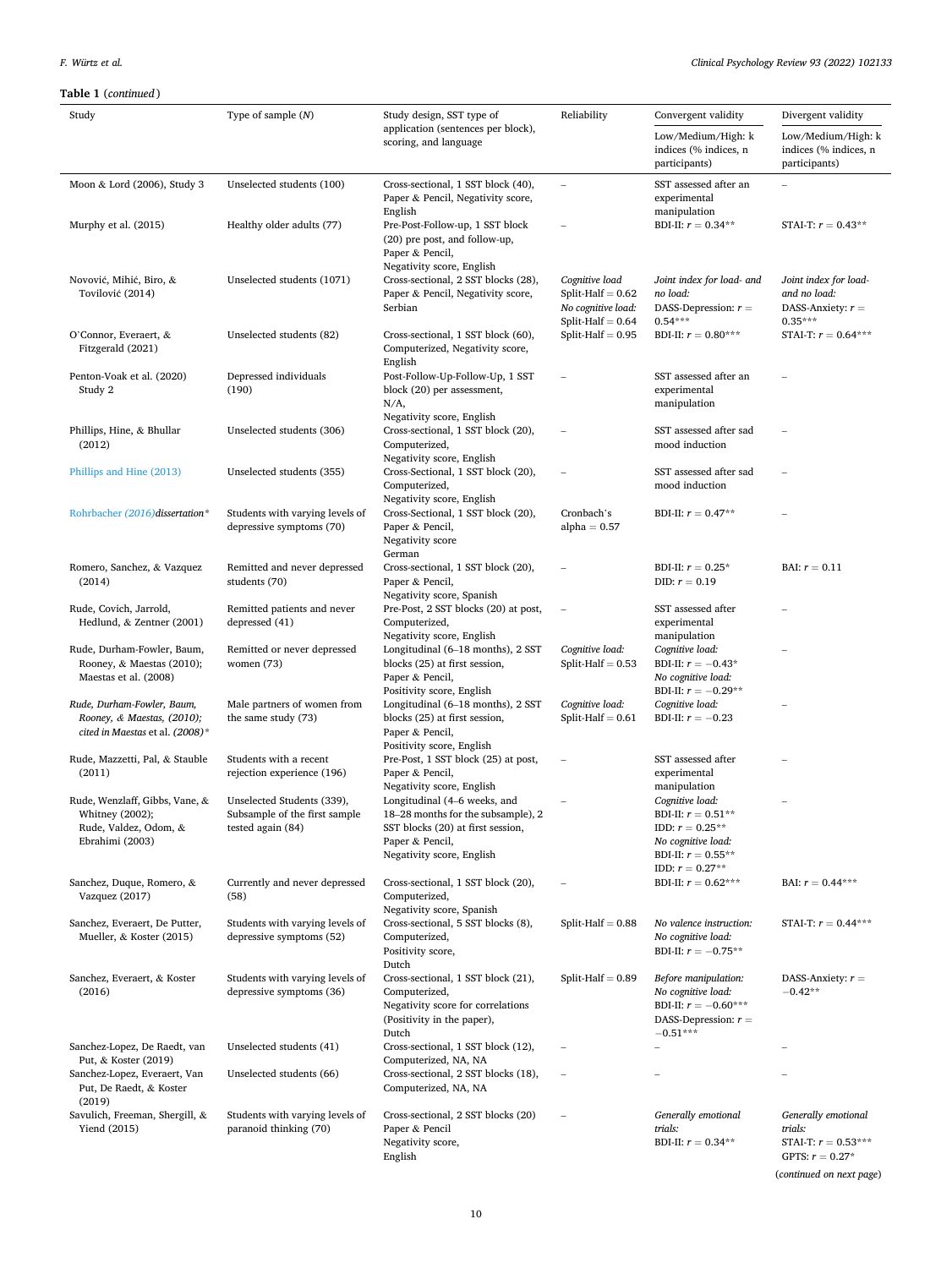| rapie i <i>continueu</i><br>Study                                         | Type of sample $(N)$                                                                                      | Study design, SST type of                                                                                                       | Reliability                                                        | Convergent validity                                                                                                                    | Divergent validity                                                                                                      |
|---------------------------------------------------------------------------|-----------------------------------------------------------------------------------------------------------|---------------------------------------------------------------------------------------------------------------------------------|--------------------------------------------------------------------|----------------------------------------------------------------------------------------------------------------------------------------|-------------------------------------------------------------------------------------------------------------------------|
|                                                                           |                                                                                                           | application (sentences per block),<br>scoring, and language                                                                     |                                                                    | Low/Medium/High: k<br>indices (% indices, n<br>participants)                                                                           | Low/Medium/High: k<br>indices (% indices, n<br>participants)                                                            |
|                                                                           |                                                                                                           |                                                                                                                                 |                                                                    |                                                                                                                                        | PDI: $r = 0.16$<br>CAPS: $r = 0.21$<br>PS: $r = 0.40**$<br>PSWQ: $r = 0.37**$<br>LSAS: $r = 0.33*$<br>CWI: $r = 0.25^*$ |
| Savulich, Shergill, & Yiend<br>(2017)                                     | Paranoid and non-paranoid<br>schizophrenia patients, and HC<br>(61)                                       | Cross-sectional, 2 SST blocks (20),<br>Paper & Pencil,<br>Negativity score,<br>English                                          |                                                                    |                                                                                                                                        | Generally emotional<br>trials:<br>GPTS: $r = 0.61***$<br>PDI: $r = 0.60***$<br>PS: $r = 0.55***$                        |
| Seeds (2012) Dissertation*                                                | Unselected female students<br>(180)                                                                       | Longitudinal (5 weeks), 2 SST<br>blocks (20) at first time point,<br>Computerized, Negativity score,<br>English                 |                                                                    | Cognitive load:<br>BDI-II: $r = 0.42***$<br>IDD-L: $r = 0.22***$<br>No cognitive load:<br>BDI-II: $r = 0.43***$<br>IDD-L: $r = 0.20**$ |                                                                                                                         |
| Sfärlea et al. $(2019)d$                                                  | Parent (remitted & never<br>depressed) - Children Dyads<br>$(156 (78 \text{ dyads}))$                     | Cross-sectional, Parents: 7 SST<br>blocks $(10)$<br>Children: 5 SST blocks (10),<br>Computerized,<br>Negativity score<br>German | Children:<br>Split-Half $= 0.53$<br>Adults:<br>Split-Half $= 0.78$ | SST assessed after a<br>mood manipulation                                                                                              |                                                                                                                         |
| Sfärlea et al. (2020) <sub>d</sub> ; (Sfärlea<br>et al., 2021)            | Children and adolescents,<br>either depressed, or at high or<br>low familial risk for depression<br>(121) | 1 SST block (50), Computerized,<br>Negativity score, German                                                                     | Split-Half $= 0.94$                                                | SST assessed after a<br>mood manipulation                                                                                              | SST assessed after a<br>mood manipulation                                                                               |
| Torkan et al. (2014)                                                      | Depressed, patients (39)                                                                                  | Pre, Post, Follow-Up, 1 SST block<br>$(20)$ per session,<br>Paper & Pencil,<br>Negativity score,<br>Persian                     |                                                                    | BDI-II: $r = 0.31$                                                                                                                     | STAI-T: $r = 0.59***$                                                                                                   |
| Van der Does (2005)                                                       | Remitted patients and never<br>depressed individuals (46)                                                 | Cross-sectional, 3 SST blocks (20),<br>Computerized,<br>Negativity score,<br>Dutch                                              |                                                                    | SST assessed after a<br>mood manipulation                                                                                              |                                                                                                                         |
| Van der Does, Manthey, &<br>Hermans (2012)                                | Remitted and never depressed<br>individuals (64)                                                          | Pre-Post, 2 SST blocks (20) at post,<br>Paper & Pencil,<br>Negativity score<br>Dutch                                            |                                                                    | After a mood<br>manipulation/thought<br>suppression task                                                                               |                                                                                                                         |
| Viviani, Dommes, Bosch,<br>Stingl, & Beschoner (2018)<br>Behavioral study | Unselected students (43)                                                                                  | Cross-sectional, 1 SST block (80),<br>Computerized,<br>Positivity score,<br>German                                              |                                                                    | No zero order<br>correlations presented                                                                                                | No zero order<br>correlations presented                                                                                 |
| Viviani et al. (2010)                                                     | Unselected students (60)                                                                                  | Cross-sectional, 6 SST blocks<br>$(20-22)$<br>Paper & Pencil / Computerized<br>Negativity score,<br>German                      |                                                                    | No zero order<br>correlations presented                                                                                                | No zero order<br>correlations presented                                                                                 |
| Watkins & Moulds (2007)                                                   | Currently or remitted<br>depressed patients and HC (60)                                                   | Cross-sectional, 2 SST blocks (20),<br>Paper & Pencil,<br>Negativity score, English                                             |                                                                    |                                                                                                                                        |                                                                                                                         |
| Wells, Vanderlind, Selby, &<br>Beevers (2014)                             | Non-depressed students (155)                                                                              | Longitudinal (6 months), 2 SST<br>blocks (20) at first session,<br>Paper & Pencil,<br>Negativity score, English                 |                                                                    | Cognitive load:<br>CES-D: $r = 0.14$<br>No cognitive load:<br>CES-D: $r = 0.07$                                                        |                                                                                                                         |
| Wenzlaff and Bates (1998)                                                 | Non-depressed, at-risk and<br>depressed students (90)                                                     | Cross-sectional, 3 SST blocks (20),<br>Paper & Pencil,<br>Negativity score, English                                             |                                                                    |                                                                                                                                        |                                                                                                                         |
| Westermann et al. (2021)                                                  | Patients (57)                                                                                             | Pre-Post, 1 SST block (20) Pre and<br>Post,<br>Paper & Pencil,<br>Negativity score<br>German                                    | Pre: Split-Half $=$<br>0.90<br>Post: Split-Half<br>$= 0.87$        | QIDS-SR: $r = 0.58$                                                                                                                    | GAD-7: $r = 0.40$                                                                                                       |
| Williams, Blackwell,<br>Mackenzie, Holmes, &<br>Andrews (2013)            | Depressed individuals (69)                                                                                | Pre-Post, NA SST block (NA) Pre<br>and Post,<br>Paper & Pencil,<br>Computerized, Negativity score,<br>English                   |                                                                    |                                                                                                                                        |                                                                                                                         |
| Yiend et al. $(2014)$                                                     | Depressed individuals (36)                                                                                | Pre-Post, 1 SST block (20) pre and<br>post,                                                                                     |                                                                    | Stressor task for a subset<br>of participants before<br>SST assessment                                                                 |                                                                                                                         |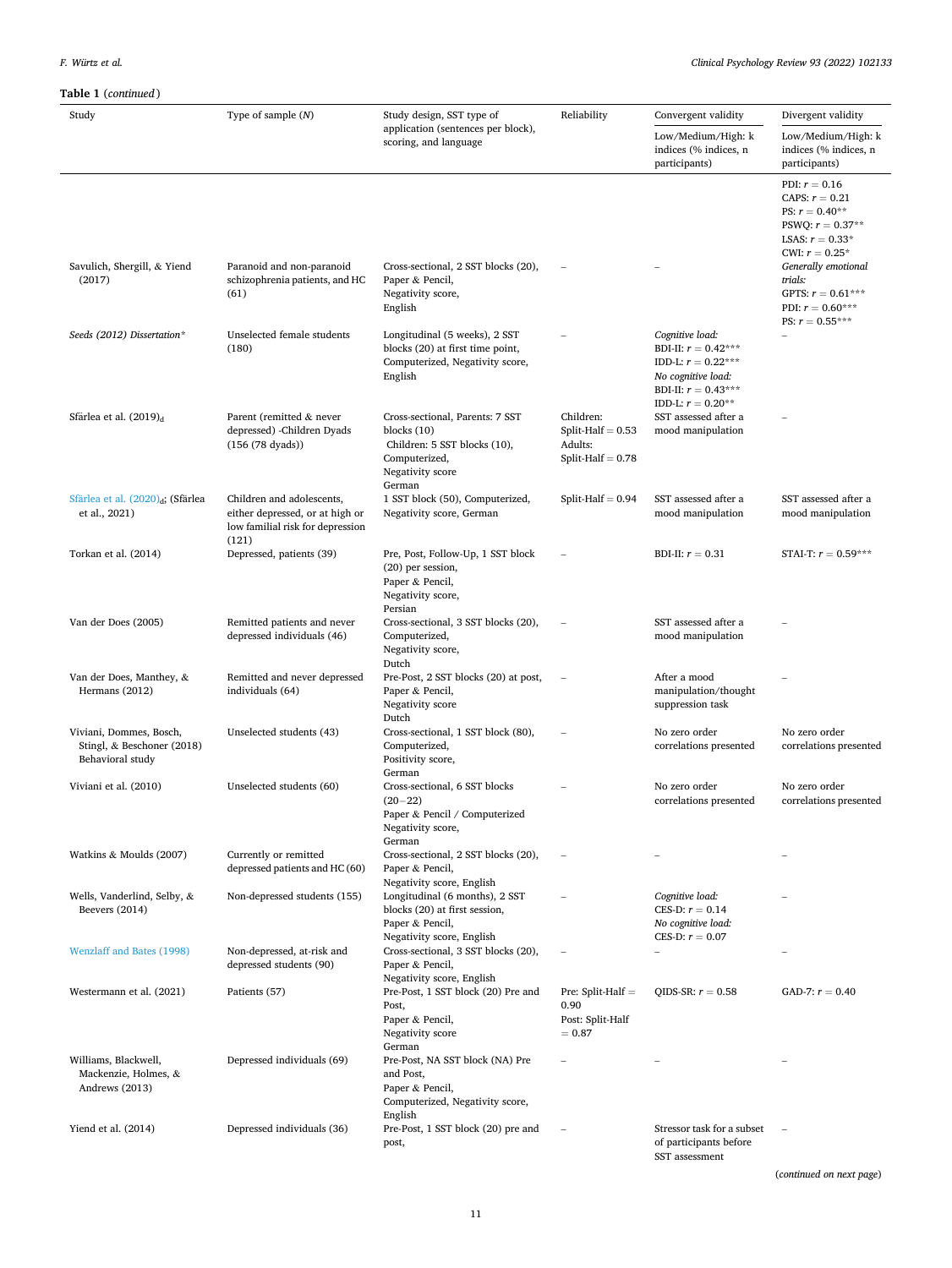| Study                              | Type of sample $(N)$                                                      | Study design, SST type of<br>application (sentences per block),<br>scoring, and language                                              | Reliability              | Convergent validity                                                                                       | Divergent validity                                                                                                                  |
|------------------------------------|---------------------------------------------------------------------------|---------------------------------------------------------------------------------------------------------------------------------------|--------------------------|-----------------------------------------------------------------------------------------------------------|-------------------------------------------------------------------------------------------------------------------------------------|
|                                    |                                                                           |                                                                                                                                       |                          | Low/Medium/High: k<br>indices (% indices, n<br>participants)                                              | Low/Medium/High: k<br>indices (% indices, n<br>participants)                                                                        |
| Yiend et al. $(2019)$ <sub>a</sub> | HC, at risk for psychosis and<br>first episode psychosis patients<br>(58) | Paper & Pencil,<br>Negativity score, English<br>Cross-sectional, 1 SST block (20),<br>Paper & Pencil,<br>Positivity score,<br>English | $\overline{\phantom{a}}$ | Generally emotional<br>trials:<br>Adaptive bias:<br>DASS-Depression: $r =$<br>$-0.60***$                  | Generally emotional<br>trials:<br>Adaptive bias:<br>DASS-Anxiety: $r =$<br>$-0.54***$<br>GPTS: $r = -0.45***$<br>$PS: r = -0.51***$ |
| Overall                            |                                                                           |                                                                                                                                       |                          | Low: 23 (24.21\%, $n =$<br>1777)<br>Medium: 34 (35.79%, n<br>$= 2381$<br>High: 38 (40.00%, $n =$<br>3751) | Low: 19 (29.23%, $n =$<br>1851)<br>Medium: 27 (41.54%,<br>$n = 2643$<br>High: $19(29.23\%, n$<br>$= 648$                            |

*Note.* Studies with the authors' names in italics and marked with an asterisk indicate non-peer reviewed studies. a = positivity and negativity scores were presented with differing values, only one index was extracted in this table. b, d = Samples were partly drawn from larger studies; thus, some participants are included in both studies. Studies with the same subscript are derived from the same larger study.  $c = Raw$  data was provided, yet due to the number of erroneous trials which we coded as missing values, we could not estimate split-half reliability. HC: Healthy Controls (for details on sample descriptions, see Supplementary Material). AQ: Acrophobia Questionnaire – Anxiety subscale. BAI: Beck Anxiety Inventory. BDI(-II): Beck Depression Inventory (-II). BISS: Body Image State Scale. BShQ: Body Shape Questionnaire. BSeQ: Body Sensations Questionnaire. CAPS: Cardiff Anomalous Perceptions Scale. CDI: Children's Depression Inventory. CES-D: Center for Epidemiological Studies – Depression Scale. DARS: Dimensional Anhedonia Rating Scale. DASS: Depression, Anxiety, Stress Scales. DID: Diagnostic Interview for Depression. EDE-Q: Eating Disorder Examination Questionnaire. FNE: Fear of Negative Evaluation Scale. FSS: Fear of Spiders Screening. GAD-2/7: Generalized Anxiety Disorder 2/7-item. GPTS: Green Paranoid Thoughts Scale. HADS: Hospital Anxiety and Depression Scale. HDRS: Hamilton Depression Rating Scale. IDD: Inventory to Diagnose Depression. LSA: Liebowitz Social Anxiety Scale. PAI-BOR: Personality Assessment Inventory – Borderline Features Scale. PCL-5 = PTSD Checklist for DSM-5. PDI: Peter's Delusions Inventory. PHQ-9: Patient Health Questionnaire. PS: Paranoia Scale. PSWQ: Penn's State Worry Questionnaire. QIDS-SR: Quick Inventory of Depressive Symptomatology. SCARED: Screen for Child Anxiety Related Disorders. SIDI-F: Sexual Interest and Desire Inventory - Female. STAI-S/T: State Trait Anxiety Inventory (State/Trait version).

#### **Table 2**

# Overall ROB across studies.

| Risk of bias item                                                  | % of studies fulfilling the<br>criterion |
|--------------------------------------------------------------------|------------------------------------------|
| 1. Research question clear                                         | 100.00                                   |
| 2. Included population clear                                       | 98.91                                    |
| 3. Inclusion criteria clear                                        | 98.90                                    |
| 4. Power analysis conducted                                        | 18.18                                    |
| 5. Variance in symptoms of the targeted disorder                   | 94.51                                    |
| 6. Valid disorder measure                                          | 100.00                                   |
| 7. Blinded SST application                                         | 23.86                                    |
| 8. Error rate on the SST reported                                  | 23.86                                    |
| 9. Load retention reported in studies applying a<br>cognitive load | 19.19                                    |
| 10. Excluded participants reported with reasons                    | 95.60                                    |

rate of the cognitive load or the number of excluded trials due to (grammatical) errors. For a summary, see Table 2, for information on the ROB of individual studies, see Table S2 in the Supplementary Material.

# **4. Discussion**

The aim of the current review was twofold: (i) providing a systematic overview of the SST's application, including e.g., types of samples and disorder domains, and (ii) evaluating the SST's psychometric properties, i.e., its validity and reliability, from a meta-analytic perspective. In the following, we will present a summary of our main results and their implications and provide some directions for future research.

# *4.1. Samples, disorder domains, and application characteristics*

The SST has been applied mostly in undiagnosed samples, such as unselected student samples or samples including individuals with elevated symptom levels. About a third of the included studies applied the SST in a clinical study setting, testing samples that e.g., included

diagnosed or remitted patients, or recruited participants from healthcare centers. This distribution emphasizes the applicability of the SST across different disorder severities. This is further supported by our moderation analysis, indicating that the SST's psychometric properties did not differ between the different types of samples. While the SST was initially developed for research on IBs in depression, it is now applied more broadly, mostly in the context of GAD and SAD, but also in the context of Bipolar Disorder (I/II), Borderline Personality Disorder, Eating Disorders, Female Sexual Dysfunction, Panic Disorder, Psychosis, and Posttraumatic Stress Disorder. Further, the SST has been used in different age ranges, i.e., in older adults, children, and adolescents. According to our results there are two main application formats, fully computerized or pencil & paper application. While most of the studies applied the SST in English, the SST has also been used in Chinese, Dutch, Persian, French, German, Polish, Serbian, and Spanish.

#### *4.2. Convergent validity*

Results of our meta-analysis suggest that the SST is moderately to strongly correlated with symptoms of the corresponding target disorder, indicating good convergent validity. However, this conclusion needs to be treated with caution due to the high level of heterogeneity between the included studies. Via exploratory post-hoc analyses, we tried to better understand this heterogeneity and tested the moderating effects of a number of variables. Here, results showed that application format, but not the use of a cognitive load, was a significant moderator, with better validity indices for computerized SST versions. Further, the SST's convergent validity depended neither on the type of sample included nor on the targeted disorder. While these results do not explain the studies' heterogeneity, they do underline the broad applicability of the SST.

#### *4.3. Divergent validity*

For divergent validity indices, we found mostly medium size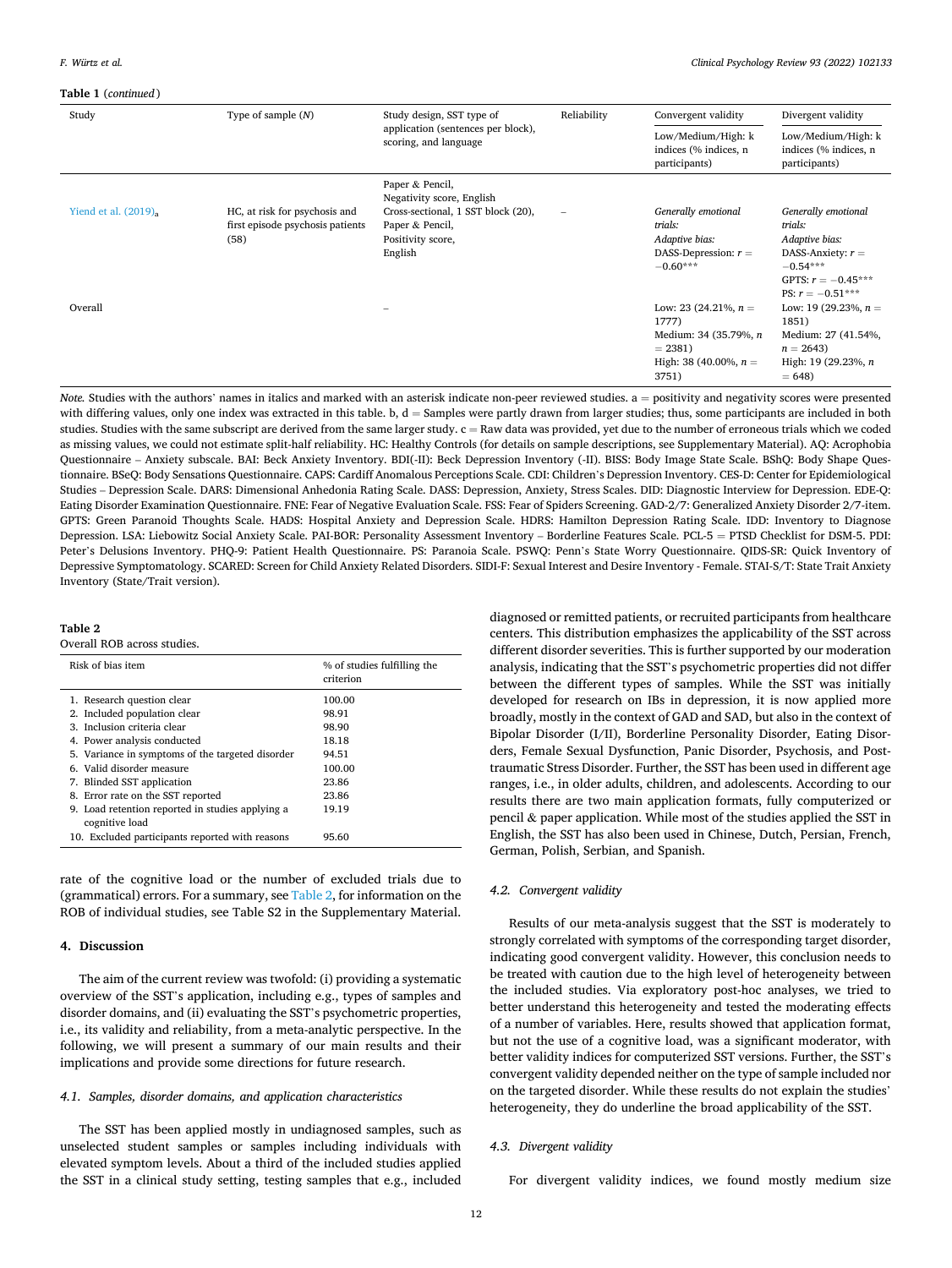correlations, with small correlations being relatively rare. When examining trait anxiety as a correlate, only medium to large correlations were found. While this potentially suggests that the SST is a rather unspecific measure of IBs, this needs to be interpreted cautiously. First, although small correlations were rare, the studies generating these indices included larger samples compared to those studies finding large correlations. Hence, large correlations may be overrepresented. Another important issue relates to the medium to large correlations between the SST and trait anxiety. Trait anxiety was assessed via the State-Trait Anxiety Inventory (Trait version; STAI-T; [Spielberger, Gorsuch, Lush](#page-18-0)ene, Vagg, & [Jacobs, 1983\)](#page-18-0). A recent meta-analysis, however, has indicated that the STAI-T could be also interpreted as a measure of negative affectivity, rather than a specific measure of trait anxiety (Knowles & [Olatunji, 2020](#page-17-0)). Hence, our findings may thus represent an association between the broader concept of negative affectivity and IBs, instead of a lack of specificity of the SST.

Another reason for our mixed findings concerning divergent validity could be that the abundance of medium sized correlations might represent a methodological artifact of the general design of the studies included. That is, there were only a few formal validation studies including a heterogeneous questionnaire battery also assessing symptoms of disorders not directly linked to the targeted one. Hence, the reported correlations may represent comorbidity rather than a lack of divergent validity. This is further supported by the result that large correlations in some symptom domains were found in studies including patients but not in healthy samples. For example, in anorexia nervosa, the correlation with depression was large for participants with anorexia but small for healthy controls [\(Brockmeyer et al., 2018\)](#page-17-0), and in relation to depression, correlations with paranoid thinking and delusions were medium or large when the sample consisted partly of patients or participants at risk ([Savulich, Shergill,](#page-18-0) & Yiend, 2017; [Yiend et al., 2019](#page-18-0)), but small when the sample consisted of students ([Savulich et al., 2015](#page-18-0)). As such, the question of whether the SST is capable of assessing disorder specific IBs in the context of comorbidities remains a key challenge for future research.

# *4.4. Reliability*

Results of our meta-analysis results showed that overall, the SST's internal consistency was good. However, similar to our conclusions regarding the convergent validity indices, this conclusion concerning the SST's reliability should be treated with caution due to high levels of heterogeneity. Via our exploratory post-hoc moderation analyses, two potential sources of the studies' heterogeneity could be identified statistically: First, the application format, with slightly higher reliability indices for computerized compared to other formats. Second, the reliability of the SST was slightly higher when applied in depression compared to other disorders. However, none of the other moderators were significant, with the lack of significance for the number of trials being one of the most surprising findings. Another important note when interpreting the overall internal consistency is the computational process of the reliability indices itself. Only a few studies reported reliability indices, especially for test-retest reliability, and we supplemented the published data with our own calculations based on data provided by the studies' authors. As a consequence, our reliability indices cannot be generalized and are only representative of a certain small set of studies. Hence, and in line with [Parsons et al. \(2019\)](#page-18-0), we strongly recommend that if computationally possible, the split-half reliability should always be reported, and in case this index is not computable (e.g., due to a high ratio of missing/erroneous trials), this should itself be reported and explained.

Considering re-test reliability, we could only extract four indices (one for GAD, one in Posttraumatic Stress Disorder, two for depression). While these indices indicated sufficient reliability for a time period of two weeks and 50 days, the generalizability of these results is clearly limited. Therefore, more research is needed investigating the SST's testrest reliability, to ensure that experimental, clinical, and longitudinal studies can apply the SST as a reliable tool to investigate IBs, and to ensure findings are not distorted by random fluctuations.

# *4.5. The SST in context of other measures of IBs*

Our findings can be integrated into the broader literature on the psychometric properties of IB measures (a summary of such measures can be found in Table S1 in the Supplementary Material). A useful reference point is provided by the systematic review by [Gonsalves,](#page-17-0)  [Whittles, Weisberg, and Beard \(2019\),](#page-17-0) which investigated the psychometric properties of another well-established measure of IBs, the Word-Sentence-Association Paradigm (WSAP; Beard & [Amir, 2009](#page-17-0)). Across various disorders, [Gonsalves et al. \(2019\)](#page-17-0) found that small correlations for convergent validity were most common while large correlations were rare; this contrasts with the moderate to large correlations more common for the SST as found in the present review. However, findings for reliability of the WSAP and SST appear comparable, with [Gonsalves](#page-17-0)  [et al. \(2019\)](#page-17-0) noting that acceptable reliability indices were most frequent for the WSAP, but also that this information was seldom reported. To the best of our knowledge, the present review and the review by Gonsalves et al. are the only published systematic overviews of the psychometric properties of measure of IBs across different types of disorders. Within a disorder-specific context, [Everaert et al. \(2017\)](#page-17-0) investigated the relationship between IB measures, including the SST, and depression symptoms. They found an overall large association between measures of IB and symptoms, but only when using either self-report measures or the SST, and not when using measures relying fully on reaction times, for example semantic priming paradigms.

Although a meta-analysis such as that by [Everaert et al. \(2017\)](#page-17-0) can compare different IB measures, this relies largely on between-study comparisons. However, when the SST has been compared to other IB measures within one study, similar results have often been found. For example, a recent study by O'[Connor, Everaert,](#page-18-0) & Fitzgerald (2021) found that the SST showed the highest correlation with symptoms of depression compared to other measures of IBs including questionnaires and non-self-report measures, as well as the highest reliability. Further, the SST was the only measure to explain unique variance in depression symptoms, while its correlation with the other IB measures was weak to moderate. In another study, [Rohrbacher \(2016\)](#page-18-0) found that both the convergent validity and reliability of the self-report Ambiguous Scenarios Test for Depression (AST-D; Rohrbacher & [Reinecke, 2014](#page-18-0)) were slightly better than those of the SST, but that the AST and the SST were highly correlated. However, other non-questionnaire based measures showed only poor psychometric properties and were weakly correlated with the SST. In the context of subclinical panic disorder, [Zahler et al.](#page-18-0)  [\(2020\)](#page-18-0) found that the interpretation bias questionnaire and the SST showed the most convincing psychometric properties of the IB measures administered and were highly correlated. Meanwhile other non-self-report IB measures demonstrated only weak convergent validity and small correlations with the SST. Finally, in a recent study in the context of Female Sexual Dysfunction ([Zahler et al., 2021\)](#page-18-0), the SST showed a higher correlation with sexual distress than an open ended scenario task to which it was only moderately correlated.

In summary, in the context of research on other IB measures, our findings indicate that the SST shows validity and reliability indices that are comparable to self-report measures, but there is evidence that its psychometric qualities are better than other measures that are not based on self-report. However, these conclusions are drawn largely from indirect comparisons across different studies, and the relationship between the SST and other IB measures will be important to investigate and synthesize more systematically in future research (see below).

# *4.6. Future directions*

In the following, we present some perspectives for future research,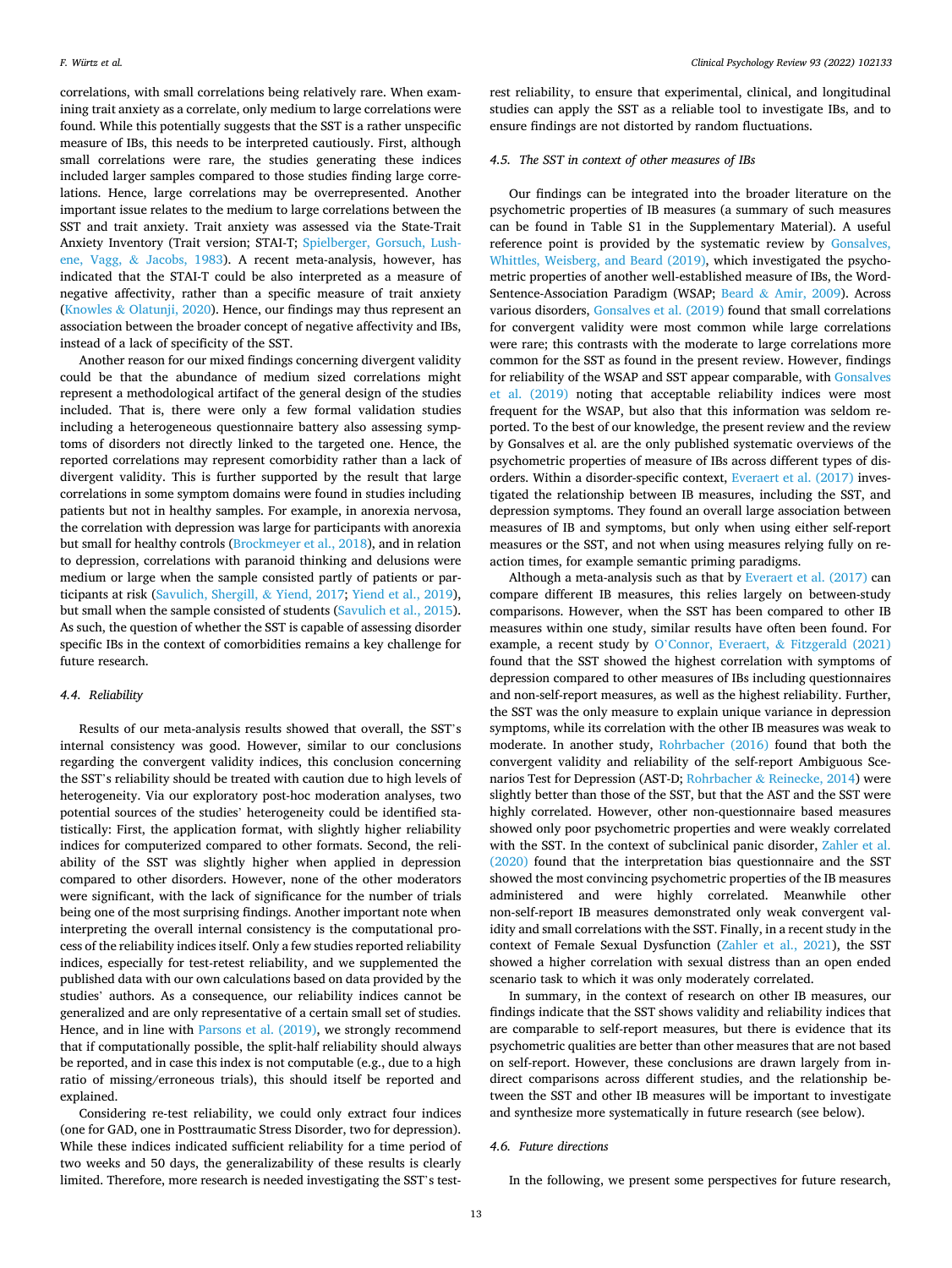building on both the specific results of this review and broader considerations, including current challenges and opportunities. First, considering our promising findings for convergent validity and mixed findings for divergent validity, systematic validation studies are necessary, ideally including disorder-specific and disorder non-specific measures, and evaluating a range of psychometric indices. These studies could compare different SST versions to investigate which correlate most strongly with symptoms of the target disorder and most weakly with symptoms of other disorders. This could in turn inform subsequent modifications of the SST to enhance its specificity and increase divergent validity. A second and equally important consequence of such validation studies could be the development of 'gold standard' SSTs, within and across different disorder domains. Development of such standardized task versions (e.g., in terms of number of trials or stimuli) could help reduce the task's heterogeneity and enhance comparability across studies. In fact, it is likely that the high levels of heterogeneity in terms of SST versions used had a negative impact on the validity and reliability indices we found. Unfortunately, the results of our post-hoc moderation analyses did not help explain this heterogeneity, with the exception that computerized administration format was associated with higher convergent validity and reliability indices than other (e.g., pen-andpaper) formats. Accordingly, we would recommend that future studies use fully computerized versions of the SST. In fact, computerized versions of the SST offer a number of additional advantages. For example, via online administration of the SST larger and more diverse samples can be tested more easily over longer time-periods. Further, computerized versions allow the implementation of an exact time limit for each trial instead of defining a total time available for all stimuli, increasing the SST's standardization. While standardization of the SST and its administration would be helpful in enhancing comparability across studies, standardization is also important in relation to reporting. As previously mentioned, only a few studies reported details of SST performance such as the error rate and the cognitive load retention rate. However, this information is crucial for two reasons: First, while participants' performance on the SST itself and the correct recall of the cognitive load depend on many factors, both aspects are likely related to participants' engagement with the task and the task's difficulty. As such, task performance and correct recall provide valuable indicators of the results' validity. A second aspect relates to the number of error trials. The SST's analysis usually only includes correct trials, and it is therefore important to know how many trials the actual analysis included. This is particularly important from a reliability perspective, since reliability indices can fluctuate and can be strongly influenced by the number of trials. As such, we would encourage standardized reporting for the SST, including not only reliability indices but also information about the error and the cognitive load retention rates. We would also encourage researchers to make item-by-item individual participant response data on the SST available as this would allow other researchers to investigate response patterns or alternative scoring methods in more detail (e.g., mixed models with random intercepts at participant and stimulus levels, as is common in other areas of psychology, DeBruine & [Barr, 2020](#page-17-0)).

Finally, although we investigated test-retest reliability in the current review, there was little data available; hence this is an area where much further research is warranted. Such research is necessary to estimate correlation indices between two SST assessments both within one laboratory session and over longer time-scales, to allow better interpretation of the effects of experimental manipulations and treatment interventions, and of longitudinal data. Optimally, this should be combined with investigation of how best to administer the SST repeatedly over time, since this poses a number of challenges (e.g., variations in stimuli).

While the above future directions arise directly from the results of our systematic review, consideration of the literature included raises some broader suggestions for future research. One of these concerns language and cross-cultural considerations. While there is preliminary evidence that the SST can be applied in different languages and

alphabetical systems (e.g., in Chinese or Farsi), it is unclear to what extent the SST is comparable across different languages and cultures. Another consideration for future research is the question of which processes (on a continuum ranging from controlled to automatic IBs) the SST targets. Initially, the SST was designed to tap into more automatic processes when investigating IBs in comparison to self-report, namely by applying a cognitive load and a time limit (Wenzlaff & [Bates, 1998](#page-18-0)). However, in some studies the SST has been considered to be a measure of more controlled IBs as participants are still required to evaluate the presented words ([Everaert et al., 2017\)](#page-17-0). Additionally, the SST has been considered to be a rather transparent measure in terms of what it assesses (cf. Phillips & [Hine, 2013](#page-18-0)), which in turn could enable participants to control their answers. Our own meta-analytic results do not support the idea that the cognitive load alters the validity or reliability of the SST, at least in relation to cross-sectional data. However, there is data from longitudinal (e.g. [Rude, Wenzlaff, Gibbs, Vane,](#page-18-0) & Whitney, [2002;](#page-18-0) [Rude et al., 2003](#page-18-0)) and interventional (e.g., [Bowler et al., 2012\)](#page-17-0) studies indicating that the cognitive load may enable the SST to assess more automatic aspects of IBs, with prevention of thought suppression suggested as a mechanism ([Geiger, Peters,](#page-17-0) & Baer, 2014). This would argue in favor of using a cognitive load when administering the SST, and against categorizing the SST under cognitive load as equivalent to pure self-report measures. In fact, it seems most plausible that if the SST indeed captures critical aspects of interpretational processing, this includes some aspects of both automatic and controlled processes.

While the current review has considered the SST as a behavioral measure of IBs in isolation, some particularly promising future directions concern how the basic SST may be combined with other methods. For example, the SST has been adapted so that eye-movement data can be tracked to assess participants' visual attention during the task (e.g., [Sanchez, Everaert, De Putter, Mueller,](#page-18-0) & Koster, 2015; Sfärlea [et al., 2020\)](#page-18-0). This enables the simultaneous investigation of both attentional and interpretational biases. Given that the participant's choice of words is potentially influenced by their attentional processing of the words (e.g., fast engagement with certain types of words), it is also possible that the SST may reflect attention biases. This offers intriguing new research avenues, especially since it is unlikely that attentional and interpretation biases occur in isolation in psychopathology ([Everaert,](#page-17-0)  [Tierens, Uzieblo,](#page-17-0) & Koster, 2013). More recently, the SST has also been tested in an fMRI setting (e.g., [Viviani, Dommes, Bosch, Stingl,](#page-18-0) & [Beschoner, 2018\)](#page-18-0) by adapting the instructions so that participants are instructed to form the sentences in their mind and then press a button to indicate the sentence's valence instead of clicking words or writing them down. Given the promising results found for the SST by Viviani et al., the application of the SST in an fMRI setting could be a valuable tool to investigate the neural substrates of IBs, offering additional markers for interpretation biases.

# *4.7. Limitations of the review*

This review is not without limitations. First, the interpretation of the convergent and divergent validity indices relied on the strength of the correlations between the SST and disorder-specific and -nonspecific symptom questionnaires, respectively. While we chose symptom questionnaires as the criterion against which the SST was validated (due to their well-established psychometric properties and common application), this operationalization of convergent validity assumes a strong theoretical relationship between IBs and symptoms. For disorders where there is a wealth of data supporting a relationship between other measures of IB and symptoms this may not in itself be problematic, but it makes it more difficult to compare the convergent validity indices across disorders; it may be that e.g., small correlations between the SST and symptoms of a particular disorder do not reflect poor validity of the measure, but rather that IBs do not play such a central role in that disorder. Ultimately, questions about the role or importance of IBs in particular disorders cannot be answered via cross-sectional studies, but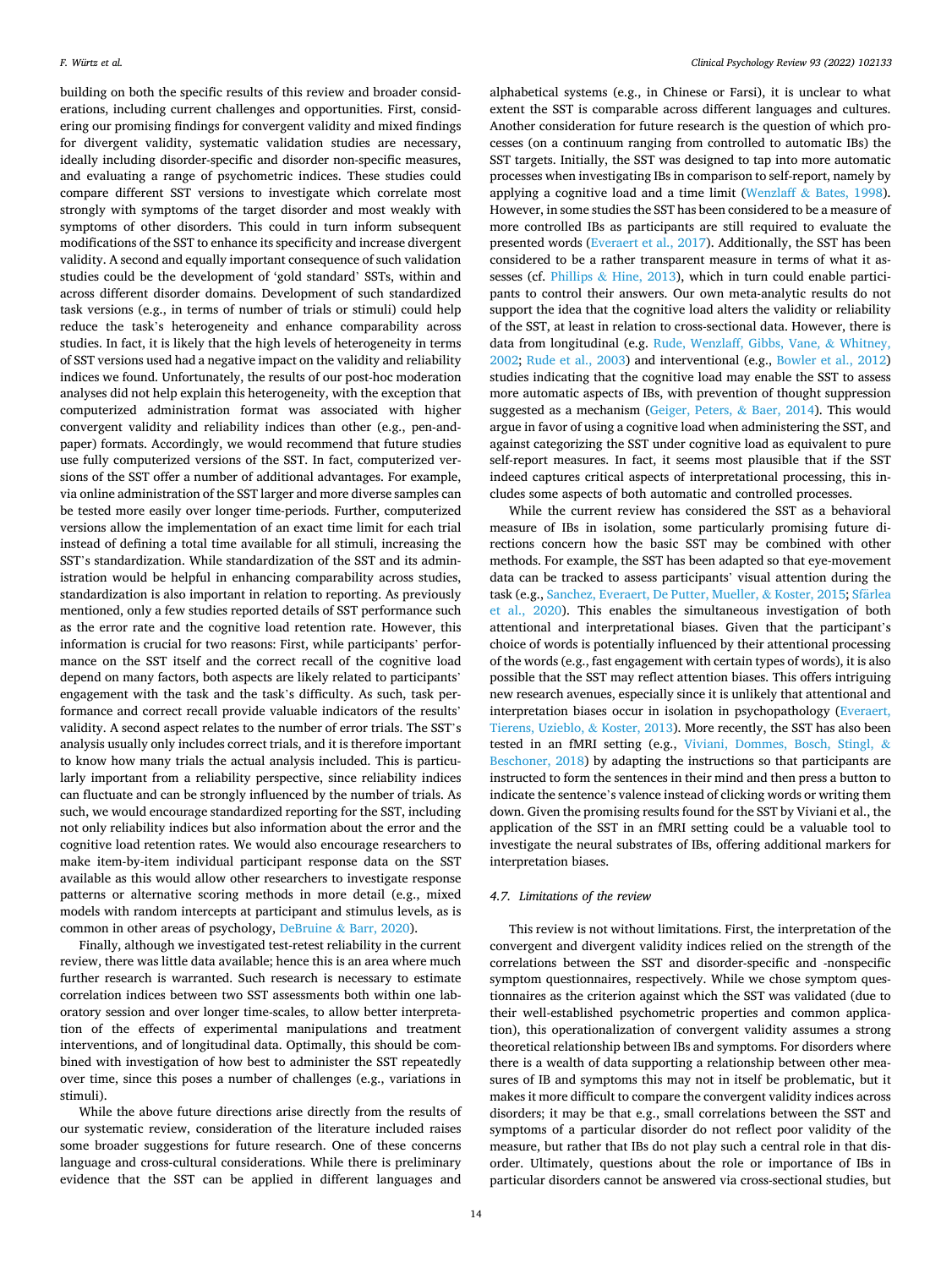rather require longitudinal and interventional designs, and this is a crucial area for future research. However, this consideration also highlights the potential utility of including multiple IB measures in single studies. As a second limitation, the validity and reliability indices were summarized across different sample types such as patients, healthy college students, adolescents etc., which may have introduced heterogeneity to the results. Despite our attempt to explain the between-study heterogeneity through moderation analyses, the large amount of unaccounted heterogeneity poses a clear limitation to the interpretability of our meta-analytical findings. In relation to these moderation analyses, it should be noted that the moderators were chosen post-hoc, based on face-validity given the context of the present review and meta-analysis. Finally, our Risk of Bias Assessment (ROB) comes with some caveats: Although we used an established measure as the basis for assessing ROB we had to make some adaptations given the specific aims of this review. Further, this was not the original ROB process specified in our preregistration but rather adopted as an improvement upon this during the review process.

# **5. Conclusion**

The SST is a widely applied measure of IBs across a broad range of samples and disorders. Overall, convergent validity and internal consistency are promising, with more mixed findings for divergent validity. While the SST offer promising routes for future research, variability between studies highlights the importance of standardization of both the SST itself and the reporting of its results.

Supplementary data to this article can be found online at [https://doi.](https://doi.org/10.1016/j.cpr.2022.102133)  [org/10.1016/j.cpr.2022.102133](https://doi.org/10.1016/j.cpr.2022.102133).

#### **Role of funding sources**

Felix Würtz is supported by a doctoral scholarship of the Studienstiftung des deutschen Volkes.

Marcella L. Woud and Jürgen Margraf are Principal Investigators within the SFB 1280 Extinction Learning, Deutsche Forschungsgemeinschaft (DFG). Project title: The impact of modification of stimulus-outcome contingencies on extinction and exposure in anxiety disorders (Projectnumber: 316803389).

Marcella L. Woud is further supported by the Deutsche Forschungsgemeinschaft (DFG) through the following grants: WO2018/2-1, WO 2018/3-1.

Jürgen Margraf is further supported by the Deutsche Forschungsgemeinschaft (DFG) through the following grant: MA1116/13- 1.

The funders had no role in the study design, collection, analysis, or interpretation of data, writing the manuscript, or the decision to submit the paper for publication.

#### **Contributors**

Felix Würtz: Conceptualization, Methodology, Validation, Formal analysis, Investigation, Writing – Original draft, Writing – Review and editing, Visualization.

Lisa Zahler: Conceptualization, Methodology, Validation, Formal analysis, Investigation, Writing – Original draft, Writing – Review and editing.

Simon E. Blackwell: Conceptualization, Methodology, Investigation, Writing – Review and editing, Supervision, Project administration.

Mahdi Bagheri: Investigation, Validation, Writing – Review and editing.

Jürgen Margraf: Conceptualization, Methodology, Writing – Review and editing, Supervision, Project administration.

Marcella L. Woud: Conceptualization, Methodology, Investigation, Writing – Review and editing, Supervision, Project administration.

# **Declaration of Competing Interest**

None.

# **Acknowledgements**

We would like to thank all authors who contributed additional information or unpublished data to this review.

# **Appendix A. References used in the qualitative/quantitative review**

Beevers, C. G. (2002). *Cognitive bias and affect regulation as prospective predictors of depressive symptoms*. Unpublished Doctoral Thesis, University of Miami, Miami, United States.

Beevers, C. G., & Meyer, B. (2008). I feel fine but the glass is still half empty: Thought suppression biases information processing despite recovery from a dysphoric mood state. *Cognitive Therapy and Research*, *32*  (3), 323–332. https://doi.org/10.1007/s10608-006-9108-8

Bibi, A., Margraf, J., & Blackwell, S. E. (2020). Positive imagery cognitive bias modification for symptoms of depression among university students in Pakistan: A pilot study. *Journal of Experimental Psychopathology*, *11*(2), 1–22. https://doi.org/10.1177/2043808720918030

Blackwell, S. E., Browning, M., Mathews, A., Pictet, A., Welch, J., Davies, J., … Holmes, E. A. (2015). Positive imagery-based cognitive bias modification as a web-based treatment tool for depressed adults: A randomized controlled trial. *Clinical Psychological Science*, *3*(1), 91–111. https://doi.org/10.1177/2167702614560746

Blackwell, S. E., & Holmes, E. A. (2010). Modifying Interpretation and Imagination in Clinical Depression: A Single Case Series Using Cognitive Bias Modification. *Applied Cognitive Psychology*, *24*, 338–350. https://doi.org/10.1002/acp.1680

Blackwell, S. E., & Holmes, E. A. (2017). Brightening the day with flashes of positive mental imagery: A case study of an individual with depression. *Journal of Clinical Psychology*, *73*(5), 579–589. https://doi. org/10.1002/jclp.22455

Blanco, I., Boemo, T., & Sanchez-Lopez, A. (2021). The role of cognitive biases and emotion regulation strategies when facing major stressors: ecological evidence during the COVID-19 lockdown of 2020 using a novel online cognitive bias assessment. *JMIR Preprints*. https:// doi.org/10.2196/preprints.30961

Bowler, J. O., MacKintosh, B., Dunn, B. D., Mathews, A., Dalgleish, T., & Hoppitt, L. (2012). A comparison of cognitive bias modification for interpretation and computerized cognitive behavior therapy: Effects on anxiety, depression, attentional control, and interpretive bias. *Journal of Consulting and Clinical Psychology*, *80*(6), 1021–1033. https://doi.org/ 10.1037/a0029932

Bradatsch, S., Vahl, M. D., Potterton, R., Gordon, G., Schmidt, U., & Brockmeyer, T. (2020). Interpretation bias modification to reduce body dissatisfaction – a randomized controlled pilot study in women with elevated weight and shape concerns. *Journal of Eating Disorders*, *8*(1), 34. https://doi.org/10.1186/s40337-020-00305-4

Brockmeyer, T., Anderle, A., Schmidt, H., Febry, S., Wünsch-Leiteritz, W., Leiteritz, A., & Friederich, H. C. (2018). Body image related negative interpretation bias in anorexia nervosa. *Behaviour Research and Therapy*, *104*, 69–73. https://doi.org/10.1016/j.brat.2018.03.003

Brockmeyer, T., Pfeiffer, N., Grosse Holtforth, M., Zimmermann, J., Kämmerer, A., Friederich, H.-C., & Bents, H. (2012). Mood Regulation and Cognitive Reactivity in Depression Vulnerability. *Cognitive Therapy and Research*, *36*(6), 634–642. https://doi.org/10.1007/s10608-011- 9406-7

Burnett Heyes, S., Pictet, A., Mitchell, H., Raeder, S. M., Lau, J. Y. F., Holmes, E. A., & Blackwell, S. E. (2017). Mental Imagery-Based Training to Modify Mood and Cognitive Bias in Adolescents: Effects of Valence and Perspective. *Cognitive Therapy and Research*, *41*(1), 73–88. https:// doi.org/10.1007/s10608-016-9795-8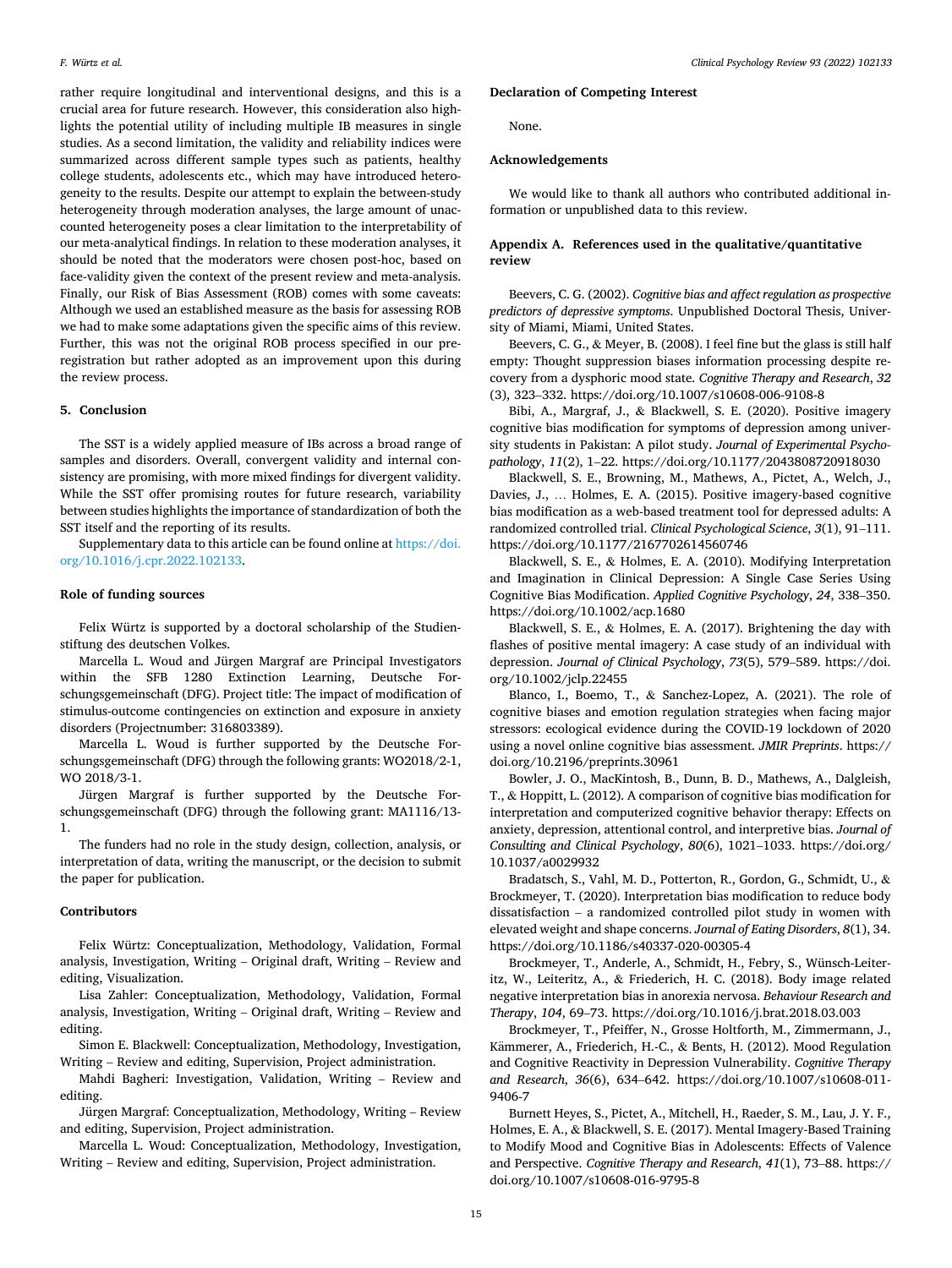Cowden Hindash, A. H., & Rottenberg, J. (2017a). Turning quickly on myself: Automatic interpretation biases in dysphoria are self-referent. *Cognition and Emotion*, *31*(2), 395–402. https://doi.org/10.1080/ 02699931.2015.1105792

Unpublished data collected during Cowden Hindash, A. H., & Rottenberg, J. A. (2017b). Moving towards the benign: Automatic interpretation bias modification in dysphoria. *Behaviour Research and Therapy*, *99*, 98–107. https://doi.org/10.1016/j.brat.2017.09.005

de Voogd, E. L., De Hullu, E., Heyes, S. B., Blackwell, S. E., Wiers, R. W., & Salemink, E. (2017). Imagine the bright side of life: A randomized controlled trial of two types of interpretation bias modification procedure targeting adolescent anxiety and depression. *PLoS ONE*, *12*(7), 1–24. https://doi.org/10.1371/journal.pone.0181147

Deschênes, S. S., Dugas, M. J., Anderson, K. G., & Gouin, J.-P. (2015). Effects of anger on interpretation bias, negative beliefs about uncertainty, and worry catastrophizing: An experimental study. *Journal of Experimental Psychopathology*, *6*(2), 138–148. https://doi.org/10.5127/ jep.042814

Dickson, D. A. (2015). *Investigating the role of cognitive biases as a risk factor for depression* (Doctoral Thesis, Loyola University Chicago, Chicago, United States). Doctoral Thesis, Loyola University Chicago, Chicago, United States. Retrieved from https://ecommons.luc.edu/ luc\_diss/1471/?utm\_source=ecommons.luc.edu%2Fluc\_diss% 2F1471&utm\_medium=PDF&utm\_campaign=PDFCoverPages

Donegan, E. (2016). *CBT and Interpretation Bias Modification for Generalized Anxiety Disorder: Examining the Roles of Intolerance of Uncertainty and Interpretation Bias in Symptom Reduction* (Doctoral Thesis, Concordia Unversity, Montréal, Québec, Canada). Doctoral Thesis, Concordia Unversity, Montréal, Québec, Canada. Retrieved from https://spectrum.library.concordia.ca/982539/

Everaert, J., Duyck, W., & Koster, E. H. W. (2014). Attention, interpretation, and memory biases in subclinical depression: A proof-ofprinciple test of the combined cognitive biases hypothesis. *Emotion*, *14*  (2), 331–340. https://doi.org/10.1037/a0035250

Everaert, J., Grahek, I., Duyck, W., Buelens, J., Van den Bergh, N., & Koster, E. H. W. (2017). Mapping the interplay among cognitive biases, emotion regulation, and depressive symptoms. *Cognition & Emotion*, *31*  (4), 726–735. https://doi.org/10.1080/02699931.2016.1144561

Everaert, J., Grahek, I., & Koster, E. H. W. (2016). Individual differences in cognitive control over emotional material modulate cognitive biases linked to depressive symptoms. *Cognition and Emotion*, *31*(4), 736–746. https://doi.org/10.1080/02699931.2016.1144562

Everaert, J., Mogoase, C., David, D., & Koster, E. H. W. W. (2015). Attention bias modification via single-session dot-probe training: Failures to replicate. *Journal of Behavior Therapy and Experimental Psychiatry*, *49*(Part A), 5–12. https://doi.org/10.1016/j.jbtep.2014.10.011

Everaert, J., Tierens, M., Uzieblo, K., & Koster, E. H. W. (2013). The indirect effect of attention bias on memory via interpretation bias: evidence for the combined cognitive bias hypothesis in subclinical depression. *Cognition & Emotion*, *27*(8), 1450–1459. https://doi.org/ 10.1080/02699931.2013.787972

Geiger, P. J., Peters, J. R., & Baer, R. A. (2014). Using a measure of cognitive distortion to examine the relationship between thought suppression and borderline personality features: A multi-method investigation. *Personality and Individual Differences*, *59*, 54–59. https://doi.org/ 10.1016/j.paid.2013.11.005

Gill, S. E., Miller, J. V., Haner, M. L., & Rude, S. S. (2017). Putting it into context: Creating a self-report measure of Big Picture Appraisal. *International Journal of Cognitive Therapy*, *10*(3), 234–253. https://doi. org/10.1521/ijct.2017.10.3.234

Hedlund, S., & Rude, S. S. (1995). Evidence of Latent Depressive Schemas in Formerly Depressed Individuals. *Journal of Abnormal Psychology*, *104*(3), 517–525. https://doi.org/10.1037/0021- 843X.104.3.517

Hirsch, C. R., Krahé, C., Whyte, J., Bridge, L., Loizou, S., Norton, S., & Mathews, A. (2020). Effects of modifying interpretation bias on

transdiagnostic repetitive negative thinking. *Journal of Consulting and Clinical Psychology*, *88*(3), 226–239. https://doi.org/10.1037/ ccp0000455

Hirsch, C. R., Krahé, C., Whyte, J., Krzyzanowski, H., Meeten, F., Norton, S., & Mathews, A. (2021). Internet-delivered interpretation training reduces worry and anxiety in individuals with generalized anxiety disorder: A randomized controlled experiment. *Journal of Consulting and Clinical Psychology*, *89*(7), 575–589. https://doi.org/ 10.1037/ccp0000660

Hirsch, C. R., Krahé, C., Whyte, J., Loizou, S., Bridge, L., Norton, S., & Mathews, A. (2018). Interpretation training to target repetitive negative thinking in generalized anxiety disorder and depression. *Journal of Consulting and Clinical Psychology*, *86*(12), 1017–1030. https://doi.org/ 10.1037/ccp0000310

Hirsch, C. R., Meeten, F., Gordon, C., Newby, J. M., Bick, D., & Moulds, M. L. (2020). Repetitive negative thinking and interpretation bias in pregnancy. *Clinical Psychology in Europe*, *2*(4). https://doi.org/ 10.32872/cpe.v2i4.3615

Holmes, E. A., Lang, T. J., & Shah, D. M. (2009). Developing Interpretation Bias Modification as a "Cognitive Vaccine" for Depressed Mood: Imagining Positive Events Makes You Feel Better Than Thinking About Them Verbally. *Journal of Abnormal Psychology*, *118*(1), 76–88. https://doi.org/10.1037/a0012590

Ji, J. L., Holmes, E. A., & Blackwell, S. E. (2017). Seeing light at the end of the tunnel: Positive prospective mental imagery and optimism in depression. *Psychiatry Research*, *247*, 155–162. https://doi.org/ 10.1016/j.psychres.2016.11.025

Krahé, C., Meeten, F., & Hirsch, C. R. (2020). *Development and Validation of the Scrambled Sentences Test for Worry*.

Krahé, C., Whyte, J., Bridge, L., Loizou, S., & Hirsch, C. R. (2019). Are different forms of repetitive negative thinking associated with interpretation bias in generalized anxiety disorder and depression? *Clinical Psychological Science*, *7*(5), 969–981. https://doi.org/10.1177/ 2167702619851808

Krans, J., Bosmans, G., Salemink, E., & De Raedt, R. (2019). Cognitive Bias Modification of expectancies (CBM-E): Effects on interpretation bias and autobiographical memory, and relations with social and attachment anxiety. *Cognitive Therapy and Research*, *43*(6), 1028–1042. https://doi.org/10.1007/s10608-019-10032-z

Krejtz, I., Holas, P., Rusanowska, M., & Nezlek, J. B. (2018). Positive online attentional training as a means of modifying attentional and interpretational biases among the clinically depressed: An experimental study using eye tracking. *Journal of Clinical Psychology*, *74*(9), 1594–1606. https://doi.org/10.1002/jclp.22617

Lang, T. J., Blackwell, S. E., Harmer, C. J., Davison, P., & Holmes, E. A. (2012). Cognitive Bias Modification Using Mental Imagery for Depression: Developing a Novel Computerized Intervention to Change Negative Thinking Styles. *European Journal of Personality*, *26*(2), 145–157. https://doi.org/10.1002/per.855

Lee, J. S., Mathews, A., Shergill, S., & Yiend, J. (2016). Magnitude of negative interpretation bias depends on severity of depression. *Behaviour Research and Therapy*, *83*, 26–34. https://doi.org/10.1016/j. brat.2016.05.007

LeMoult, J., Colich, N., Joormann, J., Singh, M. K., Eggleston, C., & Gotlib, I. H. (2018). Interpretation bias training in depressed adolescents: Near- and far-transfer effects. *Journal of Abnormal Child Psychology*, *46*(1), 159–167. https://doi.org/10.1007/s10802-017-0285-6

Lin, X.-X., Si, S.-W., Gao, R.-R., Sun, Y.-B., Wang, Y.-Z., Wang, N., … Wang, J.-Y. (2020). Does Approach-Avoidance Behavior in Response to Ambiguous Cues Reflect Depressive Interpretation Bias? Related but Distinct. *Cognitive Therapy and Research*, *44*(6), 1091–1105. https://doi. org/10.1007/s10608-020-10133-0

Lo, H. (2009). *Thought suppression as a cognitive vulnerability factor for depression* – *an fMRI study* (Doctoral Thesis, Ulm University, Ulm, Germany). Doctoral Thesis, Ulm University, Ulm, Germany. Retrieved from https://oparu.uni-ulm.de/xmlui/handle/123456789/2125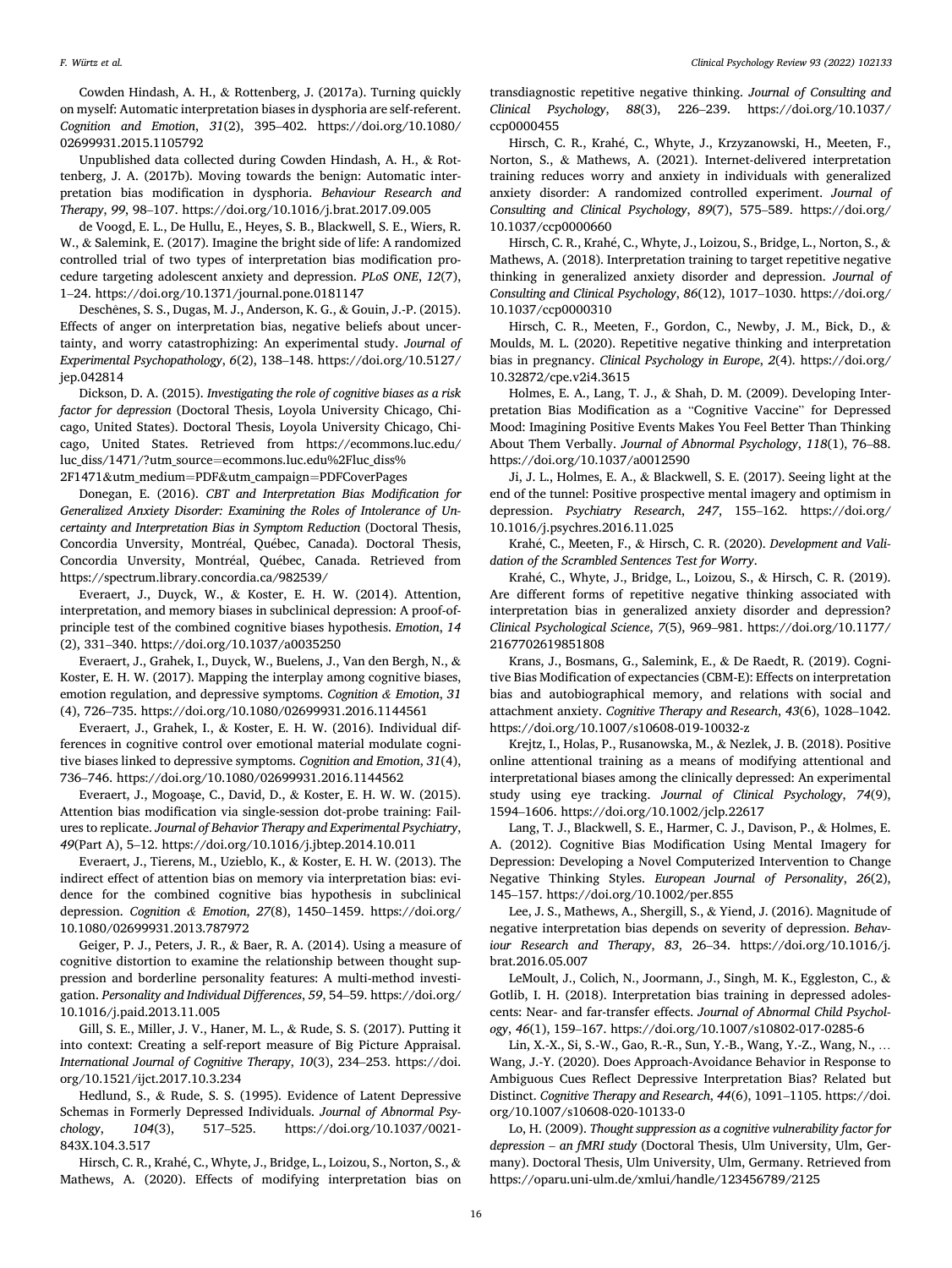Maestas, K. L., Amidon, A., Baum, E. S., Chrisman, J. G., Durham, J. A., Rooney, S. B., … Swann, W. B. (2008). Partner devaluation is associated with depression symptoms among depression-vulnerable women with low self-esteem. *Journal of Social and Clinical Psychology*, *27*(6), 621–640. https://doi.org/10.1521/jscp.2008.27.6.621

Marchetti, I., Koster, E. H. W., & De Raedt, R. (2012). Mindwandering heightens the accessibility of negative relative to positive thought. *Consciousness and Cognition*, *21*(3), 1517–1525. https://doi. org/10.1016/j.concog.2012.05.013

Martin-Romero, N., Sanchez-Lopez, A., & Vazquez, C. (in prep). *Interpretation Bias as a Clinical and Vulnerability Marker for Depression: New Insights Derived From the Scrambled Sentence Task.* Manuscript in preparation.

McNally, L. (2014). *A Cognitive Bias Modification for Interpretation (CBM-I) Task with Individuals Experiencing Clinical Levels of Generalised Anxiety: A Single Case Series* (Doctoral Thesis, University of East Anglia, Norwich, Norfolk). Doctoral Thesis, University of East Anglia, Norwich, Norfolk. Retrieved from https://ueaeprints.uea.ac.uk/id/eprint/50726/

Miklowitz, D. J., Alatiq, Y., Geddes, J. R., Goodwin, G. M., & Williams, J. M. G. (2010). Thought suppression in patients with bipolar disorder. *Journal of Abnormal Psychology*, *119*(2), 355–365. https://doi. org/10.1037/a0018613

Miller, J. V., Rude, S. S., & Haner, M. (2015). Experimental Modification of Appraisal Style: Benefits of Seeing the Big Picture. *Journal of Experimental Psychopathology*, *6*(1), 100–111. https://doi.org/10.5127/ jep.041914

Moon, S. M., & Lord, R. G. (2006). Individual differences in automatic and controlled regulation of emotion and task performance. *Human Performance*, *19*(4), 327–356. https://doi.org/10.1207/ s15327043hup1904\_2

Murphy, S. E., O'Donoghue, M. C., Drazich, E. H. S., Blackwell, S. E., Nobre, A. C., & Holmes, E. A. (2015). Imagining a brighter future: The effect of positive imagery training on mood, prospective mental imagery and emotional bias in older adults. *Psychiatry Research*, *230*(1), 36–43. https://doi.org/10.1016/j.psychres.2015.07.059

Novović, Z., Mihić, L., Biro, M., & Tovilović, S. (2014). Measuring vulnerability to depression: The serbian scrambled sentences test-SSST. *Psihologija*, *47*(1), 33–48. https://doi.org/10.2298/PSI1401033N

O'Connor, C. E., Everaert, J., & Fitzgerald, A. (2021). Interpreting ambiguous emotional information: Convergence among interpretation bias measures and unique relations with depression severity. *Journal of Clinical Psychology*, (April), 1–16. https://doi.org/10.1002/jclp.23186

Penton-Voak, I. S., Adams, S., Button, K. S., Fluharty, M., Dalili, M., Browning, M., ... Munafò, M. R. (2020). Emotional recognition training modifies neural response to emotional faces but does not improve mood in healthy volunteers with high levels of depressive symptoms. *Psychological Medicine*. https://doi.org/10.1017/S0033291719004124

Phillips, W. J., & Hine, D. W. (2013). Exploring the Factor Structure of Implicit and Explicit Cognitions Associated With Depression. *Assessment*, *20*(4), 474–483. https://doi.org/10.1177/1073191112437595

Phillips, W. J., Hine, D. W., & Bhullar, N. (2012). A latent profile analysis of implicit and explicit cognitions associated with depression. *Cognitive Therapy and Research*, *36*(5), 458–473. https://doi.org/ 10.1007/s10608-011-9381-z

Romero, N., Sanchez, A., & Vazquez, C. (2014). Memory biases in remitted depression: the role of negative cognitions at explicit and automatic processing levels. *Journal of Behavior Therapy and Experimental Psychiatry*, *45*(1), 128–135. https://doi.org/10.1016/j. jbtep.2013.09.008

Rude, S. S., Covich, J., Jarrold, W., Hedlund, S., & Zentner, M. (2001). Detecting Depressive Schemata in Vulnerable Individuals: Questionnaires Versus Laboratory Tasks. *Cognitive Therapy and Research*, *25*(1), 103–116. https://doi.org/10.1023/A:1026482917201

Rude, S. S., Durham-Fowler, J. A., Baum, E. S., Rooney, S. B., & Maestas, K. L. (2010). Self-report and cognitive processing measures of depressive thinking predict subsequent major depressive disorder.

*Cognitive Therapy and Research*, *34*(2), 107–115. https://doi.org/ 10.1007/s10608-009-9237-y

Unpublished data collected during Rude, S. S., Durham-Fowler, J. A., Baum, E. S., Rooney, S. B., & Maestas, K. L. (2010). Self-report and cognitive processing measures of depressive thinking predict subsequent major depressive disorder. *Cognitive Therapy and Research*, *34*(2), 107–115. https://doi.org/10.1007/s10608-009-9237-y

Rude, S. S., Mazzetti, F. A., Pal, H., & Stauble, M. R. (2011). Social rejection: How best to think about it? *Cognitive Therapy and Research*, *35*  (3), 209–216. https://doi.org/10.1007/s10608-010-9296-0

Rude, S. S., Valdez, C. R., Odom, S., & Ebrahimi, A. (2003). Negative cognitive biases predict subsequent depression. *Cognitive Therapy and Research*, *27*(4), 415–429. https://doi.org/10.1023/A:1025472413805

Rude, S. S., Wenzlaff, R. M., Gibbs, B., Vane, J., & Whitney, T. (2002). Negative processing biases predict subsequent depressive symptoms. *Cognition and Emotion*, *16*(3), 423–440. https://doi.org/ 10.1080/02699930143000554

Sanchez-Lopez, A., De Raedt, R., van Put, J., & Koster, E. H. W. (2019). A novel process-based approach to improve resilience: Effects of computerized mouse-based (gaze)contingent attention training (MCAT) on reappraisal and rumination. *Behaviour Research and Therapy*, *118*  (April), 110–120. https://doi.org/10.1016/j.brat.2019.04.005

Sanchez-Lopez, A., Everaert, J., Van Put, J., De Raedt, R., & Koster, E. H. W. (2019). Eye-gaze contingent attention training (ECAT): Examining the causal role of attention regulation in reappraisal and rumination. *Biological Psychology*, *142*(January), 116–125. https://doi.org/10.1016/ j.biopsycho.2019.01.017

Sanchez, A., Duque, A., Romero, N., & Vazquez, C. (2017). Disentangling the Interplay Among Cognitive Biases: Evidence of Combined Effects of Attention, Interpretation and Autobiographical Memory in Depression. *Cognitive Therapy and Research*, *41*(6), 829–841. https://doi. org/10.1007/s10608-017-9858-5

Sanchez, A., Everaert, J., De Putter, L. M. S., Mueller, S. C., & Koster, E. H. W. (2015). Life is ... great! Emotional attention during instructed and uninstructed ambiguity resolution in relation to depressive symptoms. *Biological Psychology*, *109*, 67–72. https://doi.org/10.1016/j. biopsycho.2015.04.007

Sanchez, A., Everaert, J., & Koster, E. H. W. (2016). Attention training through gaze-contingent feedback: Effects on reappraisal and negative emotions. *Emotion*, *16*(7), 1074–1085. https://doi.org/ 10.1037/emo0000198

Savulich, G., Edwards, A., Assadi, S., Guven, H., Leathers-Smith, E., Shergill, S., & Yiend, J. (2020). Biased interpretation in paranoia and its modification. *Journal of Behavior Therapy and Experimental Psychiatry*, *69*  (May), 101575. https://doi.org/10.1016/j.jbtep.2020.101575

Savulich, G., Freeman, D., Shergill, S., & Yiend, J. (2015). Interpretation biases in paranoia. *Behavior Therapy*, *46*(1), 110–124. https://doi. org/10.1016/j.beth.2014.08.002

Savulich, G., Shergill, S. S., & Yiend, J. (2017). Interpretation biases in clinical paranoia. *Clinical Psychological Science*, *5*(6), 985–1000. https://doi.org/10.1177/2167702617718180

Seeds, P. M. (2012). *Interpretive Bias in the Context of Life Stress and Depression: An Examination of Stress Generation and Diathesis-Stress Models* (Doctoral Thesis, University of Western Ontario, London, Ontario, Canada). Doctoral Thesis, University of Western Ontario, London, Ontario, Canada. Retrieved from https://ir.lib.uwo.ca/etd/664

Sfärlea, A, Takano, K., Buhl, C., Loechner, J., Greimel, E., Salemink, E., … Platt, B. (2021). Emotion Regulation as a Mediator in the Relationship Between Cognitive Biases and Depressive Symptoms in Depressed, At-risk and Healthy Children and Adolescents. *Research on Child and Adolescent Psychopathology*, *49*(10), 1345–1358. https://doi. org/10.1007/s10802-021-00814-z

Sfärlea, Anca, Buhl, C., Loechner, J., Neumüller, J., Asperud Thomsen, L., Starman, K., … Platt, B. (2020). "I Am a Total…Loser" - The Role of Interpretation Biases in Youth Depression. *Journal of Abnormal Child Psychology*, *48*(10), 1337–1350. https://doi.org/10.1007/s10802-020-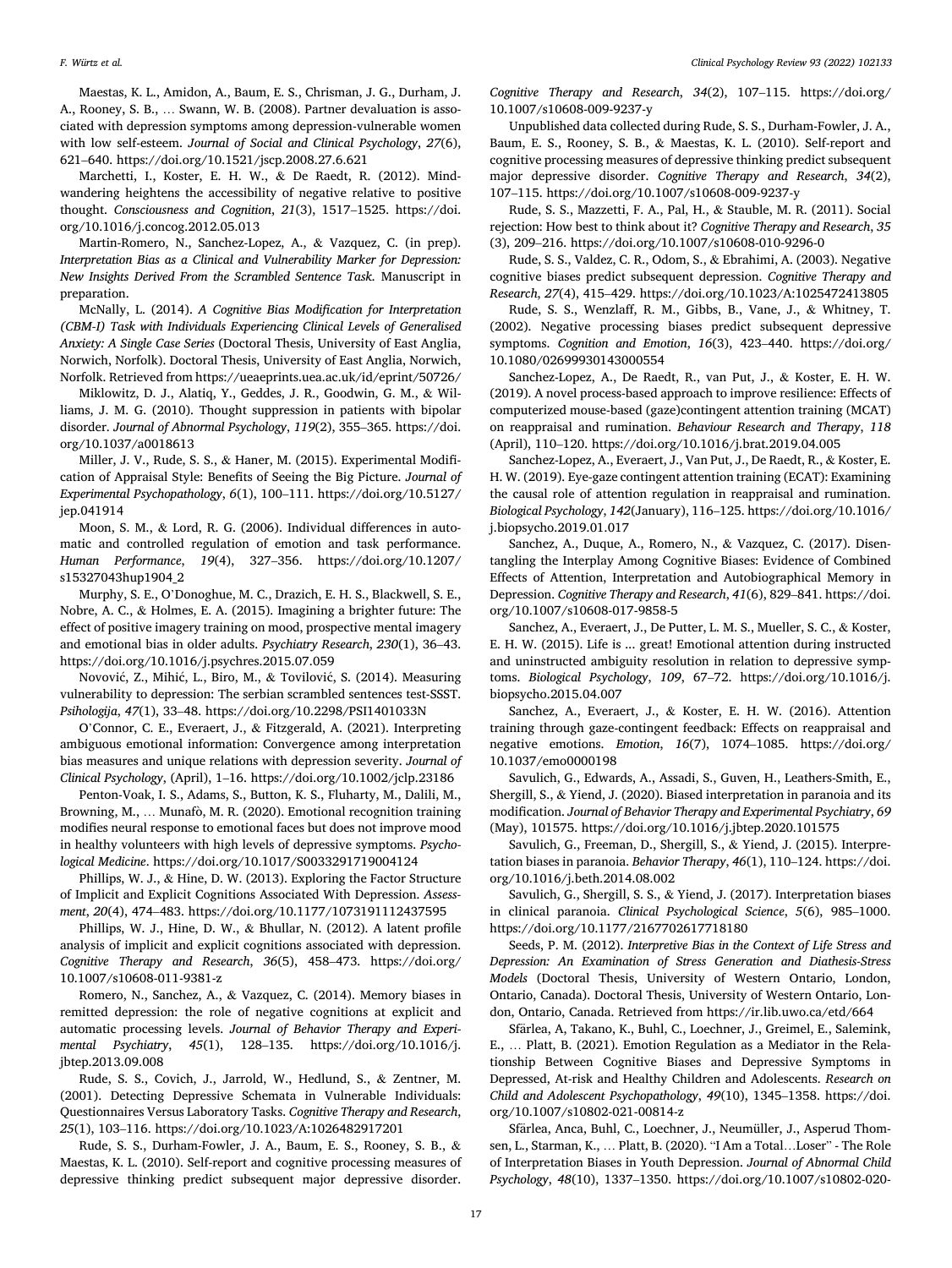### <span id="page-17-0"></span>00670-3

Sfärlea, Anca, Löchner, J., Neumüller, J., Asperud Thomsen, L., Starman, K., Salemink, E., … Platt, B. (2019). Passing on the half-empty glass: A transgenerational study of interpretation biases in children at risk for depression and their parents with depression. *Journal of Abnormal Psychology*, *128*(2), 151–161. https://doi.org/10.1037/ abn0000401

Standage, H., Ashwin, C., & Fox, E. (2010). Is manipulation of mood a critical component of cognitive bias modification procedures? *Behaviour Research and Therapy*, *48*(1), 4–10. https://doi.org/10.1016/j. brat.2009.08.005

Torkan, H., Blackwell, S. E., Holmes, E. A., Kalantari, M., Neshat-Doost, H. T., Maroufi, M., & Talebi, H. (2014). Positive imagery cognitive bias modification in treatment-seeking patients with major depression in Iran: A pilot study. *Cognitive Therapy and Research*, *38*(2), 132–145. https://doi.org/10.1007/s10608-014-9598-8

Van der Does, A. J. W., Manthey, L., & Hermans, K. (2012). Dysphoric mood, thought suppression and cognitive control in recovered depressed and never-depressed individuals. *Journal of Experimental Psychopathology*, *3*(1), 69–83. https://doi.org/10.5127/jep.20711

Van der Does, W. (2005). Thought suppression and cognitive vulnerability to depression. *The British Journal of Clinical Psychology*, *44*  (Pt 1), 1–14. https://doi.org/10.1348/014466504x19442

Viviani, R., Dommes, L., Bosch, J. E., Stingl, J. C., & Beschoner, P. (2018). A Computerized Version of the Scrambled Sentences Test. *Frontiers in Psychology*, *8*. https://doi.org/10.3389/fpsyg.2017.02310

Viviani, R., Lo, H., Sim, E. J., Beschoner, P., Stingl, J. C., & Horn, A. B. (2010). The neural substrate of positive bias in spontaneous emotional processing. *PLoS ONE*, *5*(11), 1–9. https://doi.org/10.1371/ journal.pone.0015454

Viviani, R., Mahler, J. S., Bosch, J. E., Dommes, L., Eberhardt, J., Beschoner, P., & Sosic-Vasic, Z. (2018). Adaptation of the Scrambled-Sentences Task to Assess "Shattered Assumptions:" Construction of the Test and Investigation of Neural Substrates in an fMRI Study. *Psychopathology*, *51*(5), 306–317. https://doi.org/10.1159/000491701

Watkins, E. R., & Moulds, M. (2007). Revealing negative thinking in recovered major depression: A preliminary investigation. *Behaviour Research and Therapy*, *45*(12), 3069–3076. https://doi.org/10.1016/j. brat.2007.05.001

Wells, T. T., Vanderlind, W. M., Selby, E. A., & Beevers, C. G. (2014). Childhood abuse and vulnerability to depression: Cognitive scars in otherwise healthy young adults. *Cognition and Emotion*, *28*(5), 821–833. https://doi.org/10.1080/02699931.2013.864258

Wenzlaff, R. M., & Bates, D. E. (1998). Unmasking a cognitive vulnerability to depression: how lapses in mental control reveal depressive thinking. *Journal of Personality and Social Psychology*, *75*(6), 1559–1571. https://doi.org/10.1037/0022-3514.75.6.1559

Westermann, K., Woud, M. L., Cwik, J. C., Graz, C., Nyhuis, P., Margraf, J., & Blackwell, S. E. (2021). Feasibility of computerised positive mental imagery training as a treatment adjunct in in-patient mental health settings: Randomised controlled trial. *BJPsych Open, 7*(6), E203. doi:10.1192/bjo.2021.1042

Williams, A. D., Blackwell, S. E., Mackenzie, A., Holmes, E. A., & Andrews, G. (2013). Combining imagination and reason in the treatment of depression: A randomized controlled trial of internet-based cognitivebias modification and internet-CBT for depression. *Journal of Consulting and Clinical Psychology*, *81*(5), 793–799. https://doi.org/10.1037/ a0033247

Würtz, F., Blackwell, S. E., Margraf, J., & Woud, M. L. (2021). *The World Dangerous it is* – *The Scrambled Sentences Task for Negative Life Events.* Preprint available at: https://doi.org/10.31234/osf.io/hgxd4

Yiend, J., Allen, P., Lopez, N. D., Falkenberg, I., Tseng, H.-H., & McGuire, P. (2019). Negative Interpretation Biases Precede the Onset of Psychosis. *Behavior Therapy*, *50*(4), 718–731. https://doi.org/10.1016/ j.beth.2018.11.002

Yiend, J., Lee, J. S., Tekes, S., Atkins, L., Mathews, A., Vrinten, M., …

Shergill, S. (2014). Modifying interpretation in a clinically depressed sample using "cognitive bias modification-errors": A double blind randomised controlled trial. *Cognitive Therapy and Research*, *38*(2), 146–159. https://doi.org/10.1007/s10608-013-9571-y

Zahler, L., Meyers, M., Woud, M. L., Blackwell, S. E., Margraf, J., & Velten, J. (2021). Using Three Indirect Measures to Assess the Role of Sexuality-Related Associations and Interpretations for Women's Sexual Desire: An Internet-Based Experimental Study. *Archives of Sexual Behavior*. https://doi.org/10.1007/s10508-020-01897-3

Zahler, L., Sommer, K., Reinecke, A., Wilhelm, F. H., Margraf, J., & Woud, M. L. (2020). Cognitive vulnerability in the context of panic: Assessment of panic-related associations and interpretations in individuals with varying levels of anxiety sensitivity. *Cognitive Therapy and Research*, *44*(4), 858–873. https://doi.org/10.1007/s10608-020-10103- 6

## **References**

- [Assink, M., & Wibbelink, C. \(2016\). Fitting three-level meta-analytic models in R : A step](http://refhub.elsevier.com/S0272-7358(22)00018-6/rf202202150255022986)by-step tutorial. *[The Quantitative Methods for Psychology, 12](http://refhub.elsevier.com/S0272-7358(22)00018-6/rf202202150255022986)*(3), 154–174.
- Beard, C., & Amir, N. (2009). Interpretation in social anxiety: When meaning precedes ambiguity. *Cognitive Therapy and Research, 33*(4), 406–415. [https://doi.org/](https://doi.org/10.1007/s10608-009-9235-0)  [10.1007/s10608-009-9235-0](https://doi.org/10.1007/s10608-009-9235-0)
- Beck, A. T. (1976). *[Cognitive therapy and the emotional disorders](http://refhub.elsevier.com/S0272-7358(22)00018-6/rf202202150255296283)* (2nd ed.). International [Universities Press](http://refhub.elsevier.com/S0272-7358(22)00018-6/rf202202150255296283).
- Bowler, J. O., MacKintosh, B., Dunn, B. D., Mathews, A., Dalgleish, T., & Hoppitt, L. (2012). A comparison of cognitive bias modification for interpretation and computerized cognitive behavior therapy: Effects on anxiety, depression, attentional control, and interpretive bias. *Journal of Consulting and Clinical Psychology, 80*(6), 1021–1033.<https://doi.org/10.1037/a0029932>
- Brockmeyer, T., Anderle, A., Schmidt, H., Febry, S., Wünsch-Leiteritz, W., Leiteritz, A., & Friederich, H. C. (2018). Body image related negative interpretation bias in anorexia nervosa. *Behaviour Research and Therapy, 104*, 69–73. [https://doi.org/10.1016/j.](https://doi.org/10.1016/j.brat.2018.03.003)  [brat.2018.03.003](https://doi.org/10.1016/j.brat.2018.03.003)
- Clark, D. M. (1986). A cognitive approach to panic. *Behaviour Research and Therapy, 24*  (4), 461–470. [https://doi.org/10.1016/0005-7967\(86\)90011-2](https://doi.org/10.1016/0005-7967(86)90011-2)
- DeBruine, L. M., & Barr, D. J. (2020). Understanding mixed effects models through data simulation. *Advances in Methods and Practices in Psychological Science*. [https://doi.](https://doi.org/10.1177/2515245920965119)  [org/10.1177/2515245920965119](https://doi.org/10.1177/2515245920965119)
- Everaert, J., Podina, I. R., & Koster, E. H. W. (2017). A comprehensive meta-analysis of interpretation biases in depression. *Clinical Psychology Review, 58*(September), 33–48. <https://doi.org/10.1016/j.cpr.2017.09.005>
- Everaert, J., Tierens, M., Uzieblo, K., & Koster, E. H. W. (2013). The indirect effect of attention bias on memory via interpretation bias: Evidence for the combined cognitive bias hypothesis in subclinical depression. *Cognition and Emotion, 27*(8), 1450–1459.<https://doi.org/10.1080/02699931.2013.787972>
- Fodor, L. A., Georgescu, R., Cuijpers, P., Szamoskozi, S¸ ., David, D., Furukawa, T. A., & Cristea, I. A. (2020). Efficacy of cognitive bias modification interventions in anxiety and depressive disorders: A systematic review and network meta-analysis. *The Lancet Psychiatry, 7*(6), 506–514. [https://doi.org/10.1016/S2215-0366\(20\)30130-9](https://doi.org/10.1016/S2215-0366(20)30130-9)
- Geiger, P. J., Peters, J. R., & Baer, R. A. (2014). Using a measure of cognitive distortion to examine the relationship between thought suppression and borderline personality features: A multi-method investigation. *Personality and Individual Differences, 59*, 54–59. <https://doi.org/10.1016/j.paid.2013.11.005>
- Gonsalves, M., Whittles, R. L., Weisberg, R. B., & Beard, C. (2019). A systematic review of the word sentence association paradigm (WSAP). *Journal of Behavior Therapy and Experimental Psychiatry, 64*, 133–148. <https://doi.org/10.1016/j.jbtep.2019.04.003>
- Hirsch, C. R., Krahé, C., Whyte, J., Loizou, S., Bridge, L., Norton, S., & Mathews, A. (2018). Interpretation training to target repetitive negative thinking in generalized anxiety disorder and depression. *Journal of Consulting and Clinical Psychology, 86*(12), 1017–1030.<https://doi.org/10.1037/ccp0000310>
- Hirsch, C. R., Meeten, F., Krahé, C., & Reeder, C. (2016). Resolving ambiguity in emotional disorders: The nature and role of interpretation biases. *Annual Review of Clinical Psychology, 12*, 281–305. [https://doi.org/10.1146/annurev-clinpsy-021815-](https://doi.org/10.1146/annurev-clinpsy-021815-093436)  [093436](https://doi.org/10.1146/annurev-clinpsy-021815-093436)
- Jones, E. B., & Sharpe, L. (2017). Cognitive bias modification: A review of meta-analyses. *Journal of Affective Disorders, 223*, 175–183. [https://doi.org/10.1016/j.](https://doi.org/10.1016/j.jad.2017.07.034) [jad.2017.07.034](https://doi.org/10.1016/j.jad.2017.07.034)
- Joormann, J., Waugh, C. E., & Gotlib, I. H. (2015). Cognitive bias modification for interpretation in major depression: Effects on memory and stress reactivity. *Clinical Psychological Science, 3*(1), 126–139. <https://doi.org/10.1177/2167702614560748>
- Kleim, B., Grey, N., Wild, J., Nussbeck, F. W., Stott, R., Hackmann, A., Clark, D. M., & Ehlers, A. (2013). Cognitive change predicts symptom reduction with cognitive therapy for posttraumatic stress disorder. *Journal of Consulting and Clinical Psychology, 81*(3), 383–393. <https://doi.org/10.1037/a0031290>
- Knowles, K. A., & Olatunji, B. O. (2020). Specificity of trait anxiety in anxiety and depression: Meta-analysis of the state-trait anxiety inventory. *Clinical Psychology Review, 82*, Article 101928. <https://doi.org/10.1016/j.cpr.2020.101928>
- Korn, J., Dietel, F. A., & Hartmann, A. S. (2020). Testing the specificity of interpretation biases in women with eating disorder symptoms: An online experimental assessment.